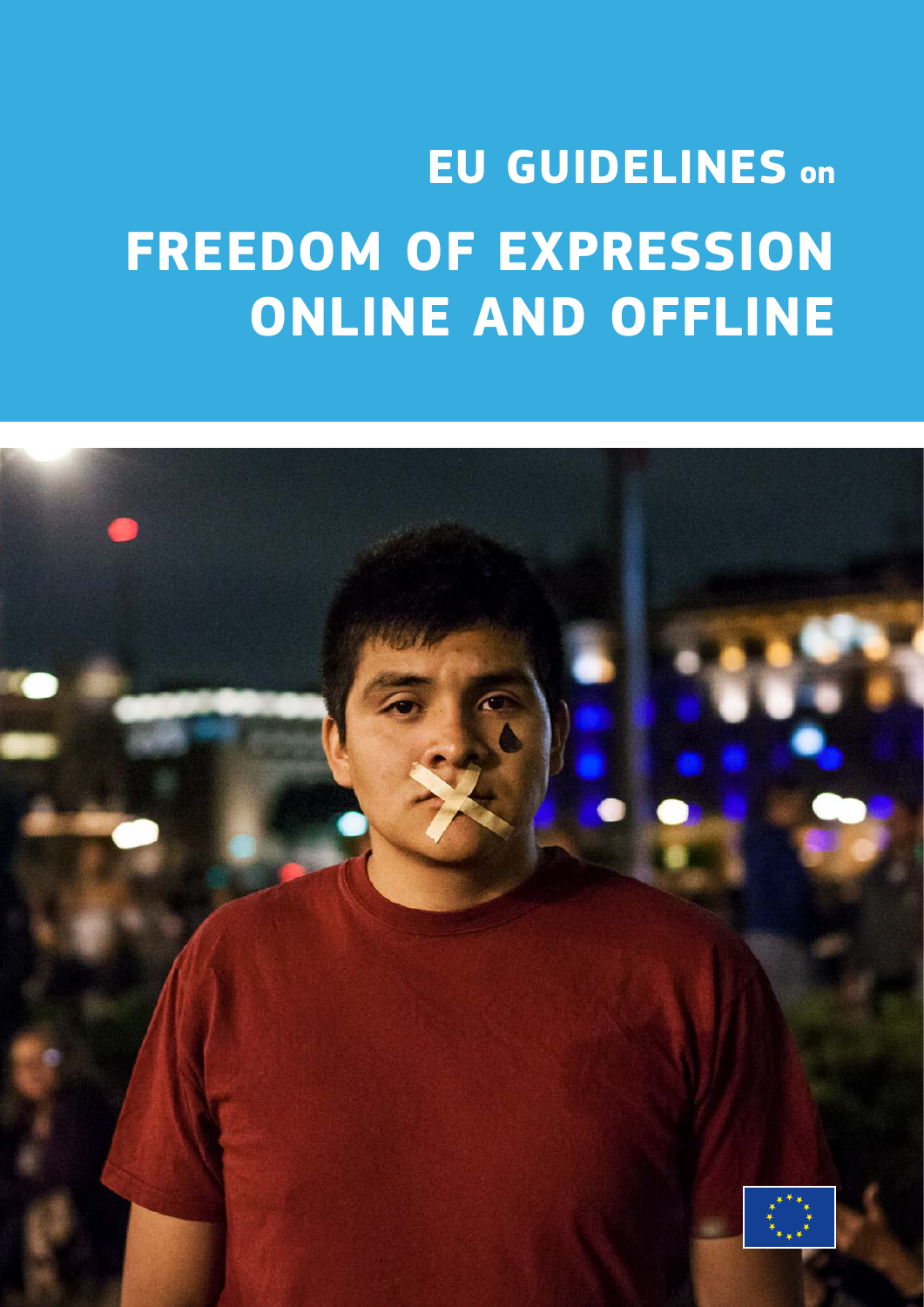### **Contents**

|                                                                                                       | 1_ Overview and definitions                                               | 30             |  |  |
|-------------------------------------------------------------------------------------------------------|---------------------------------------------------------------------------|----------------|--|--|
|                                                                                                       | <b>Introduction</b><br>Durpose of the guidelines<br><b>Definitions</b>    | 30<br>31<br>31 |  |  |
|                                                                                                       | 2 <sub>_</sub> Operational guidelines                                     | 33             |  |  |
|                                                                                                       | <b>General considerations</b><br>Priority areas of action<br><b>Tools</b> | 33<br>34<br>38 |  |  |
|                                                                                                       | 3_ Implementation and evaluation                                          | 43             |  |  |
|                                                                                                       | <b>Annex I</b>                                                            |                |  |  |
| Principal legal instruments on international humanitarian law and other relevant<br>legal instruments |                                                                           |                |  |  |

| <b>Annex II</b> |  | 46 |
|-----------------|--|----|
|                 |  |    |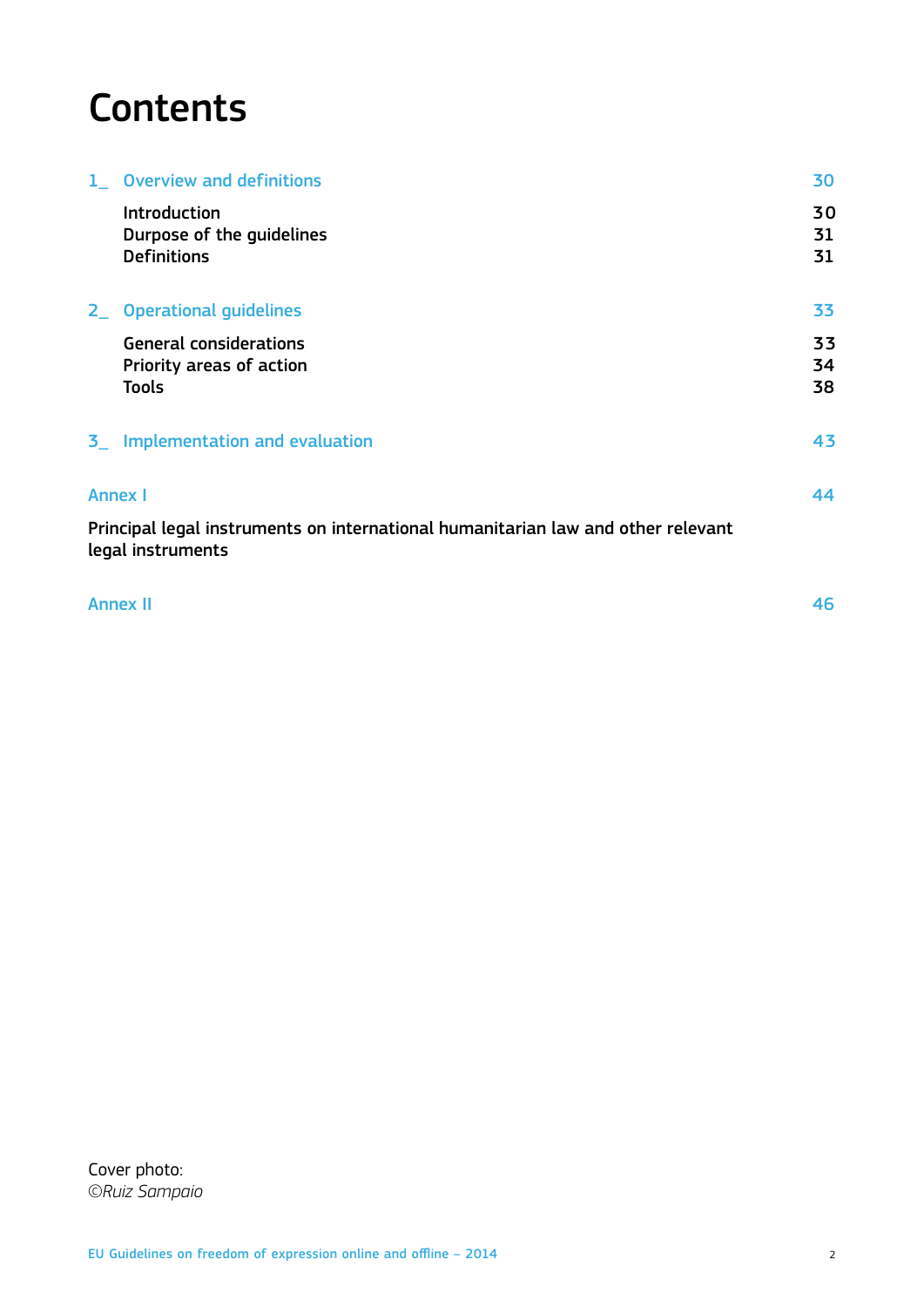## **1 OVERVIEW AND DEFINITIONS**

#### **INTRODUCTION**

**1.** Freedom of opinion and expression are fundamental rights of every human being. Indispensable for individual dignity and fulfilment, they also constitute essential foundations for democracy, rule of law, peace, stability, sustainable inclusive development and participation in public affairs. States have an obligation to respect, protect and promote the rights to freedom of opinion and expression.

**2.** Freedom of opinion and expression are essential for the fulfilment and enjoyment of a wide range of other human rights, including freedom of association and assembly, freedom of thought, religion or belief, the right to education, the right to take part in cultural life, the right to vote and all other political rights related to participation in public affairs. Democracy cannot exist without them.

**3.** Freedom of opinion and expression are important in and of themselves for the promotion of individuals' self-fulfilment and autonomy. Freedom of expression, including artistic expression, is essential for the development and manifestation of individuals' identities in society.

**4.** Free, diverse and independent media are essential in any society to promote and protect freedom of opinion and expression and other human rights. By facilitating the free flow of information and ideas on matters of general interest, and by ensuring transparency and accountability, independent media constitute one of the cornerstones of a democratic society. Without freedom of expression and freedom of the media, an informed, active and engaged citizenry is impossible.

**5.** Journalists' work in uncovering abuses of power, shining a light on corruption and questioning received opinion often put them at specific risk of intimidation and violence. Such attacks and intimidation – often accompanied by a refusal by State authorities to effectively investigate and end impunity for such acts - represent an attack not only on the victim, but may also limit the ability of the public to receive information and ideas. Efforts to protect journalists should not be limited to those formally recognised as such, but should also cover support staff and others, such as "citizen journalists", bloggers, social media activists and human rights defenders, who use new media to reach a mass audience. Efforts to end impunity for crimes against journalists and other media actors must be associated with the protection and defence of human rights defenders<sup>1</sup>.

**6.** Technological innovations in information and communications technology have created new opportunities for individuals to disseminate information to a mass audience and have had an important impact on the participation and contribution of citizens in decision-making processes. These innovations have also brought new challenges. All human rights that exist offline must also be protected online, in particular the right to freedom of opinion and expression and the right to privacy, which also includes the protection of personal data.

**7.** Guided by the relevant provisions<sup>2</sup> of the Treaty of the European Union (TEU) and the EU Charter of Fundamental Rights and in accordance with their international and European human rights obligations<sup>3</sup>, the EU is committed to respecting, protecting and promoting the freedom of opinion and expression within its borders.

<sup>&</sup>lt;sup>1</sup> See EU Guidelines on Human Right Defenders (2004, updated 2008).

² Articles 2, 6, 21, 49 of TEU and articles 7, 8, 10, 11, 22 of the EU Charter of Fundamental Rights. All EU Member States are State Parties to ICCPR and ECHR.

<sup>&</sup>lt;sup>3</sup> See annex II for a non-exhaustive list of international and European norms and standards on freedom of opinion and expression.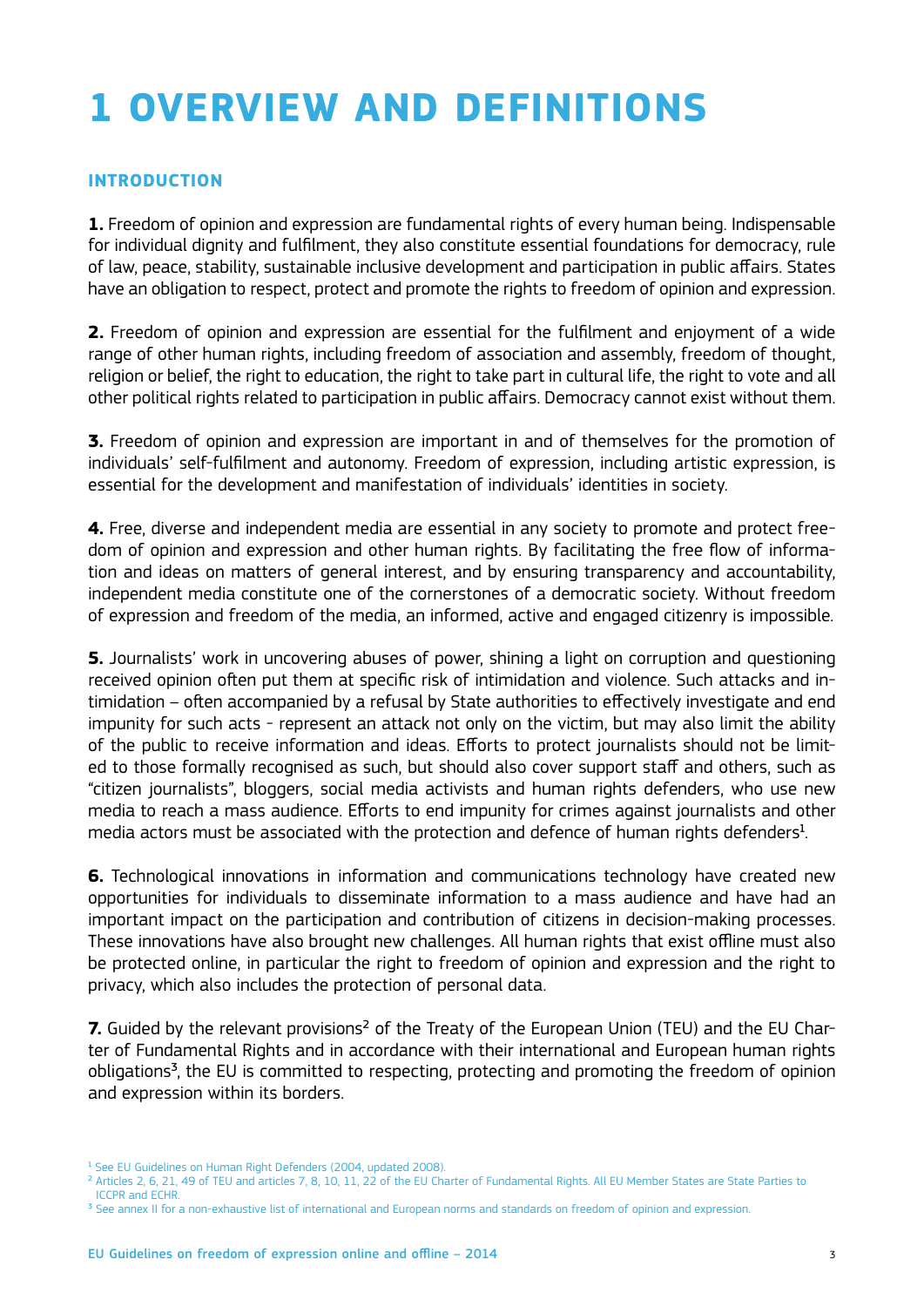With these Guidelines, the EU reaffirms its determination to promote, in its external human rights policy, the freedoms of opinion and expression as rights to be exercised by everyone everywhere, based on the principles of equality, non-discrimination and universality. Through its external policy instruments, the EU intends to help address and prevent violations of these rights in a timely, consistent and coherent manner.

#### **DURPOSE OF THE GUIDELINES**

**8.** In promoting and protecting freedom of opinion and expression, the EU is guided by the universality, indivisibility, inter-relatedness and interdependence of all human rights, whether civil, political, economic, social or cultural. These Guidelines should therefore be read in the light of other EU Guidelines adopted in the field of human rights.

**9.** The Guidelines explain the international human rights standards on freedom of opinion and expression and provide political and operational guidance to officials and staff of the EU Institutions and EU Member States for their work in third countries and in multilateral fora as well as in contacts with international organisations, civil society and other stakeholders.

**10.** The Guidelines also provide officials and staff with practical guidance on how to contribute to preventing potential violations of freedom of opinion and expression, how to analyse concrete cases and to react effectively when violations occur in order to protect and promote freedom of opinion and expression in the EU's external action. They also outline how and in what strictly prescribed circumstances the freedom of opinion and expression can be limited.

#### **DEFINITIONS**

**11.** The right to freedom of opinion and expression is enshrined in Articles 19 of the Universal Declaration of Human Rights (UDHR) and the International Covenant on Civil and Political Rights (ICCPR). Article 19 ICCPR states that ''Everyone shall have the right to hold opinions without interference. Everyone shall have the right to freedom of expression; this right shall include freedom to seek, receive and impart information and ideas of all kinds, regardless of frontiers, either orally, in writing or in print, in the form of art, or through any other media of his choice. The exercise of the rights provided for in paragraph 2 of this article carries with it special duties and responsibilities. It may therefore be subject to certain restrictions, but these shall only be such as are provided by law and are necessary: (a) For respect of the rights or reputations of others; (b) For the protection of national security or of public order (ordre public), or of public health or morals". A useful source of guidance for interpreting Article 19 is the UN Human Rights Committee's general comment 34 (UNHRC/GC34)⁴.

#### a) The right to hold opinions without interference

**12.** Everyone has the right to hold opinions without any kind of interference. This right also includes the right to change an opinion whenever and for whatever reason a person so freely chooses. No person may be subject to the impairment of any rights on the basis of his or her actual, perceived or supposed opinions. Any form or effort to coerce someone to hold or not an opinion is prohibited.

⁴ A general comment is a non-binding interpretation of the content of human rights provisions by UN treaty bodies. General comment 34 provides guidelines for states parties on the interpretation of specific aspects of Art 19 of the ICCPR and can be found at http://www2.ohchr.org/english/bodies/hrc/docs/GC34.pdf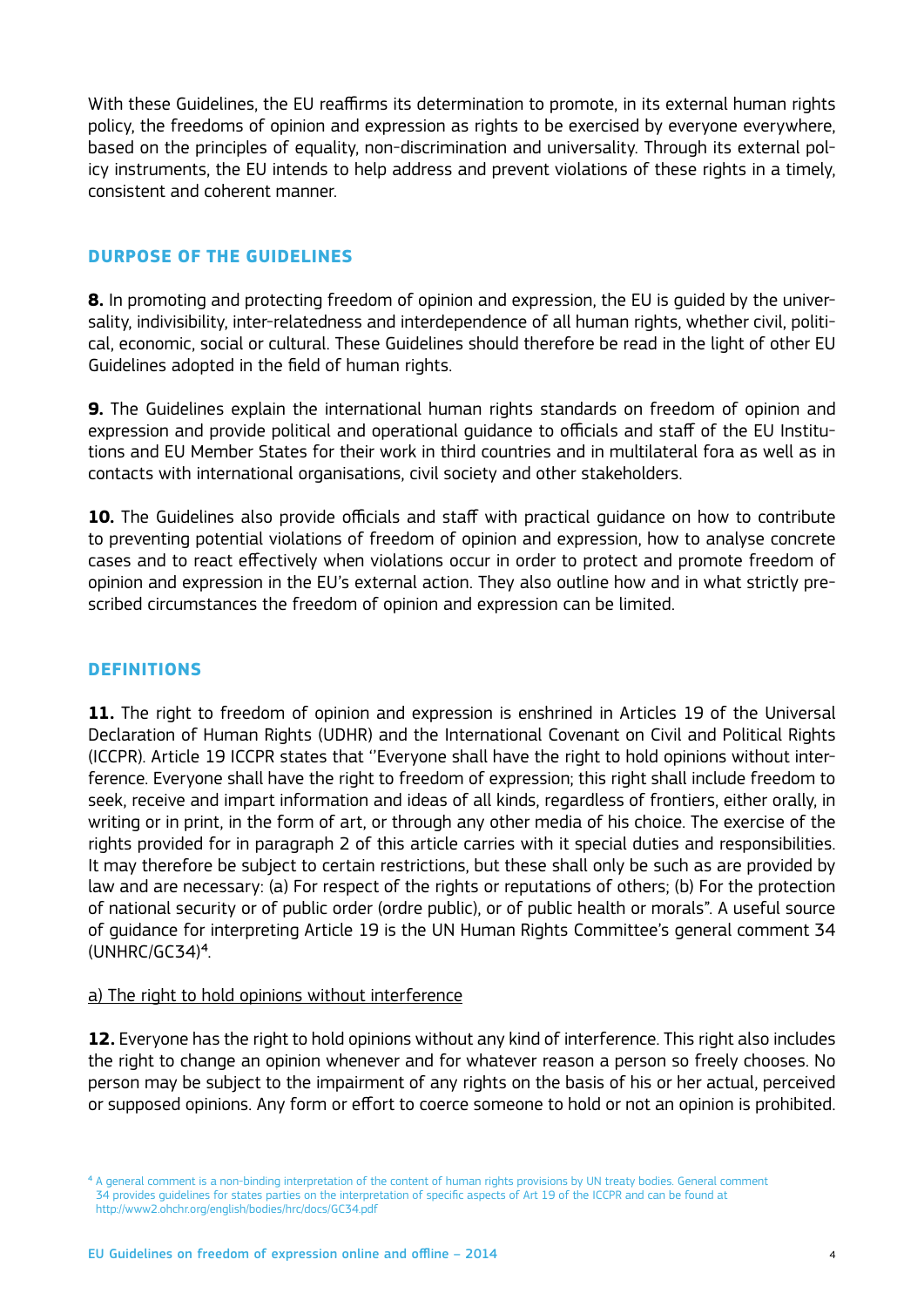**13.** All forms of opinion are protected, including opinions of a social, political, scientific, historic, moral and religious nature. States may not impose any exceptions or restrictions to the freedom of opinion nor criminalise the holding of an opinion.

#### b) The right to freedom of expression

#### *i. The right to seek and receive information*

**14.** The right to freedom of expression includes freedom to seek and receive information. It is a key component of democratic governance as the promotion of participatory decision-making processes is unattainable without adequate access to information. For example the exposure of human rights violations may, in some circumstances, be assisted by the disclosure of information held by State entities. Ensuring access to information can serve to promote justice and reparation, in particular after periods of grave violations of human rights. The UN Human Rights Council has emphasized that the public and individuals are entitled to have access, to the fullest extent practicable, to information regarding the actions and decision-making processes of their Government<sup>5</sup>.

**15.** Every individual should have the right to ascertain in an intelligible form, whether, and if so what, personal data is held and stored about them and for what purposes. Every individual should also be able to ascertain which public authorities or private individuals or bodies control or may take decisions affecting the processing of his or her personal data kept in electronic or manual files. If such files contain incorrect personal data or data that have been collected or processed contrary to the provisions of the law, every individual should have the right to have his or her records rectified and in certain circumstances erased. States should make every effort to ensure easy, prompt, effective and practical access to such information. It is recognised that it can be relevant to consider data protection in the context of freedom of expression.

**16.** The Internet and digital technologies have expanded the possibilities of individuals and media to exercise the right to freedom of expression and freely access online information. Any restriction that prevents the flow of information offline or online must be in line with permissible limitations as set out in international human rights law.

#### *ii. The right to impart information and ideas of all kinds through any media and regardless of frontiers*

**17.** Freedom of opinion and expression further includes the freedom to express and impart information and ideas of all kinds that can be transmitted to others, in whatever form, and regardless of media. Information or ideas that may be regarded as critical or controversial by the authorities or by a majority of the population, including ideas or views that may "shock, offend or disturb"<sup>6</sup>, are also covered by this. Commentary on one's own or on public affairs, canvassing, discussion on human rights, journalism, scientific research, expression of ethnic, cultural, linguistic and religious identity<sup>7</sup> and artistic expression, advertising, teaching are all examples of expressions that are covered by the freedom of expression. It also includes political discourse and advertising during election campaigns.

**18.** Expression can take all forms including spoken, written and sign language as well as nonverbal expression such as images and objects of art, all of which are protected. Means of expression can include books, newspapers, pamphlets, posters and banners as well as all forms of audio-visual, electronic and internet-based modes of expression.

⁵ A/HRC/RES/12/12

⁶ Handyside v. the United Kingdom, ECtHR Judgment, 7 December 1976, § 49.

⁷ Document of the Copenhagen Meeting of the Conference on the Human Dimension of the CSCE, 1990, paragraph (32)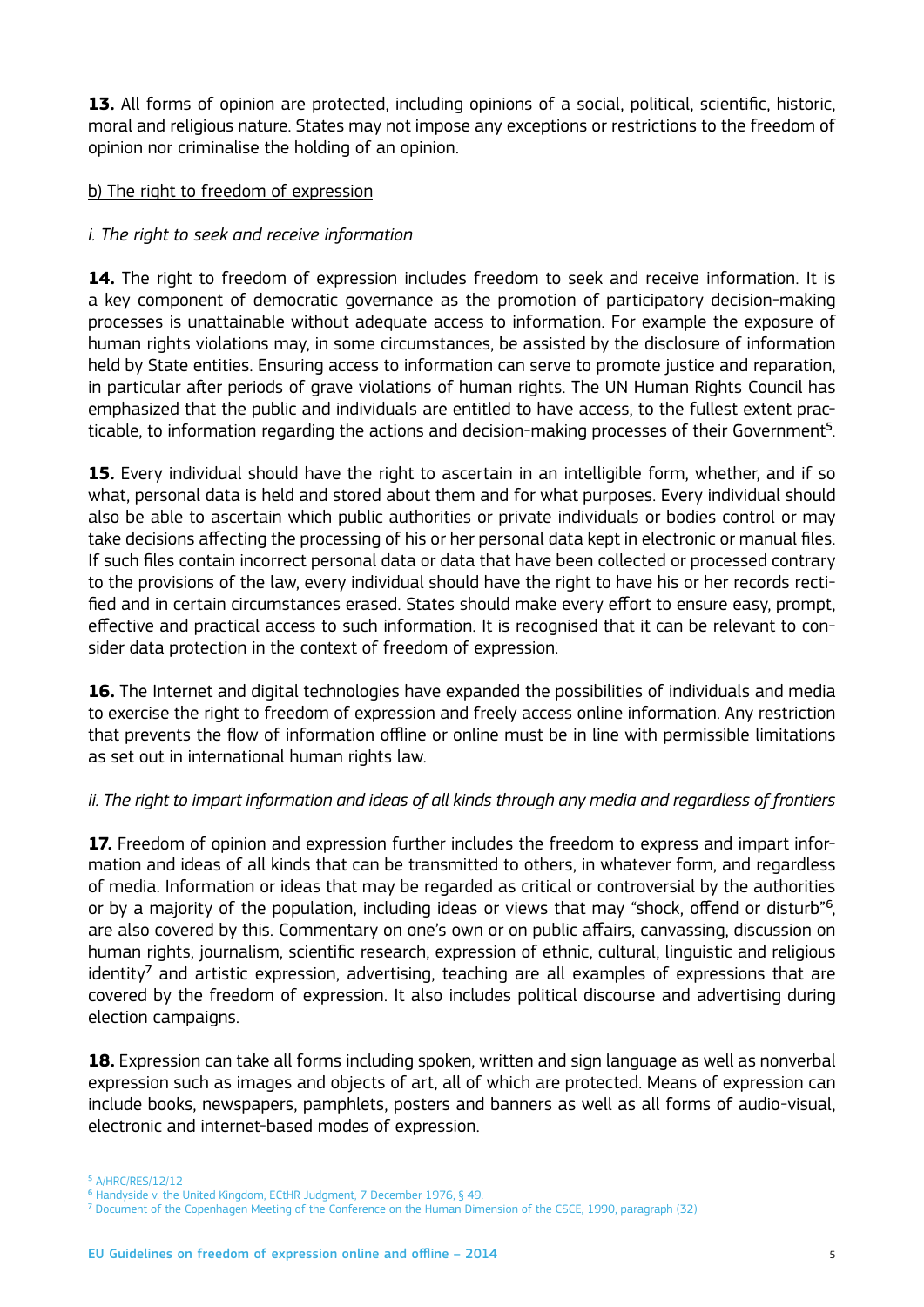#### Strictly prescribed limitations to the right of freedom of expression

**19.** International and regional human rights conventions, courts and mechanisms recognise that freedom of expression can be limited by law in certain, strictly defined ways and under specific circumstances. Restrictions on the exercise of freedom of expression may not put in jeopardy the right itself. The UN Human Rights Committee has repeatedly highlighted that the relation between the right and the restriction and between the norm and the exception must not be reversed.

**20.** Any such restrictions, must pass the following three-part, cumulative test:

- They must be provided for by law, which is clear and accessible to everyone (principle of legal certainty, predictability and transparency)
- They must pursue one of the purposes set out in article 19.3 ICCPR, i.e. to protect the rights or reputations of others; to protect national security, public order or public health or morals (principle of legitimacy)
- They must be proven necessary and as the least restrictive means required and commensurate with the purported aim (principles of necessity and proportionality).

**21.** Under article 20.2 of the ICCPR States are required to prohibit by law "any advocacy of national, racial or religious hatred that constitutes incitement to discrimination, hostility or violence". Such restrictions must, however, always be proportionate to the aim pursued.

**22.** Every State has the obligation to respect the right to freedom of opinion and expression, and is required to ensure that this right is given effect in domestic law. Any legislation restricting the right to freedom of opinion and expression must be applied by a body which is independent of any political, commercial or other unwarranted influence in a manner that is neither arbitrary nor discriminatory, and with adequate safeguards against abuse, including the possibility of challenge and remedy against its abusive application<sup>8</sup>.

### **2. OPERATIONAL GUIDELINES**

#### **GENERAL CONSIDERATIONS**

**23. The right to freedom of opinion and expression is a universal right:** Freedom of opinion and expression applies to all persons equally. It needs to be protected everywhere and for everyone, regardless of who they are and where they live. It must be respected and protected equally online as well as offline.

**24. States have the primary obligation to protect and ensure the right to freedom of opinion and expression:** States must ensure that their legal systems provide adequate and effective guarantees of freedom of opinion and expression to all, which are applicable to their entire territory and can be properly enforced.

⁸ 2011 UNSR Frank La Rue report on Freedom of Expression - A/HRC/17/27 http://www2.ohchr.org/english/bodies/hrcouncil/docs/17session/A.HRC.17.27\_en.pdf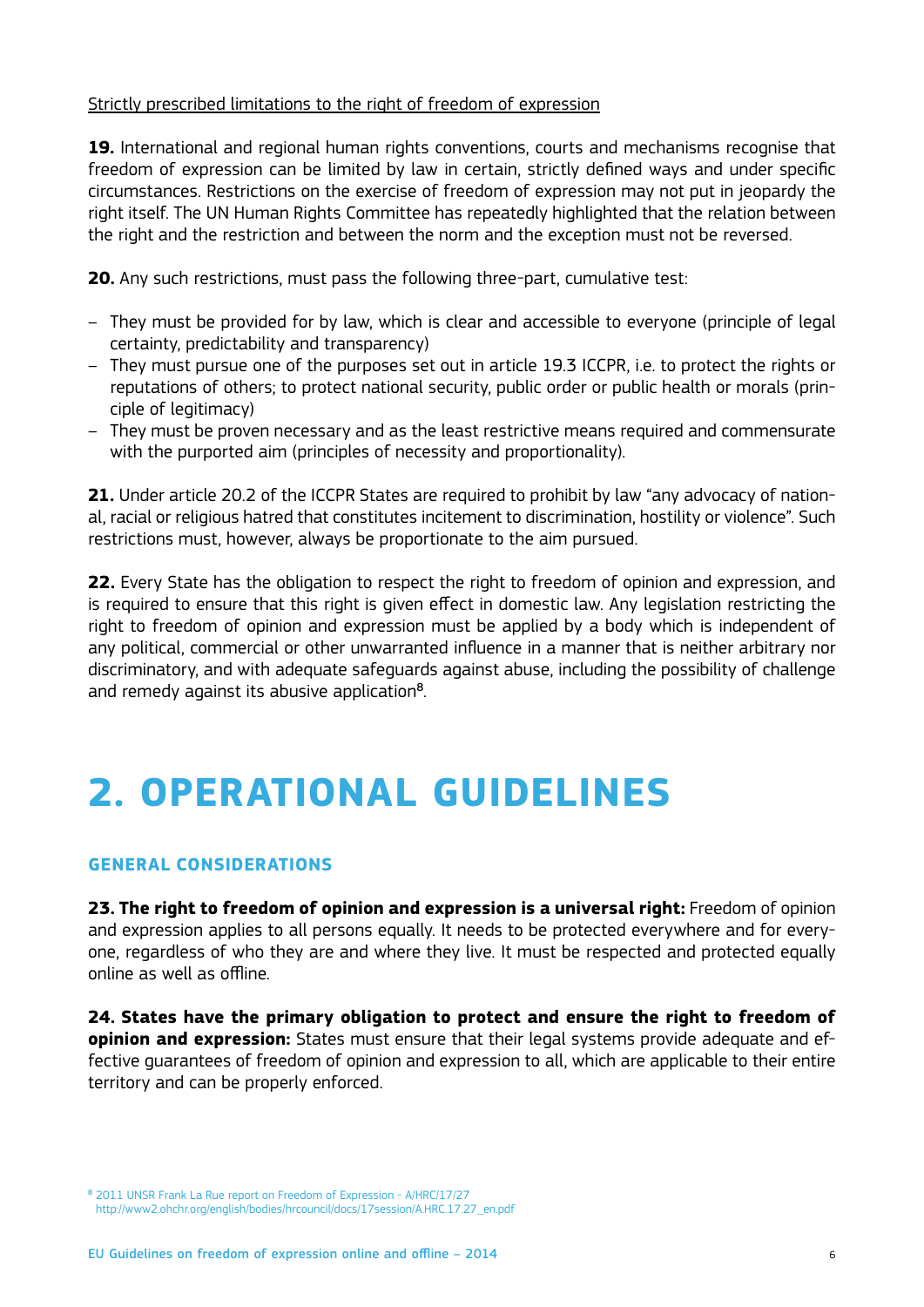**25. States also have an obligation to protect the right to privacy, in accordance with article 17 of the ICCPR:** No one should be subject to arbitrary or unlawful interference with their privacy. States must ensure that their legal systems provide adequate and effective guarantees of the right to privacy, which are applicable to all under their jurisdiction and can be properly enforced.

**26. Full use will be made of the existing EU human rights Guidelines** whenever they are relevant in dealing with possible violations of the right to freedom of opinion and expression, notably the Guidelines on the promotion and protection of rights of the child, on violence against women and girls and combating all forms of discrimination against them, on human rights defenders, on torture and on the death penalty, on the enjoyment of all human rights by Lesbian, Gay, Bisexual, Transgender and Intersex (LGBTI) persons and on the right to freedom of religion or belief<sup>9</sup>.

#### **PRIORITY AREAS OF ACTION**

**27.** When addressing freedom of expression, the EU will pay special attention to the following themes, all of which are of equal importance:

#### **1. Combating violence, persecution, harassment and intimidation of individuals, including journalists and other media actors, because of their exercise of the right to freedom of expression online and offline, and combating impunity for such crimes**

**28.** The EU is committed to promoting and protecting the freedom of opinion and expression worldwide and condemns the increasing level of intimidation and violence that journalists, media actors and other individuals face in many countries across the world because of exercising the right to freedom of opinion and expression online and offline. States must take active steps to prevent violence and to promote a safe environment for journalists and other media actors, enabling them to carry out their work independently, without undue interference and without fear of violence or persecution<sup>10</sup>.

**29.** The EU attaches the highest priority to the safety of journalists and other media actors. The EU will take all appropriate steps to ensure the protection of journalists, both in terms of preventive measures and by urging effective investigations when violations occur.

#### The EU will:

a) Publicly condemn the killings, attack, execution, torture, enforced disappearance or other acts of serious violence or intimidation against any individual for exercising his or her right to freedom of opinion and expression, as well as attacks on media outlets; and consider appropriate additional measures.

b) Appeal to State authorities to fully abide by their international obligations to effectively, promptly and in an independent manner investigate such crimes and to ensure that both state and nonstate perpetrators and instigators of such violence are brought to justice. Where appropriate, the EU will encourage international trial observation to ensure the follow up on cases of violence and promote the fight against impunity.

c) Call on all States to take active steps to prevent violence against journalists and other media actors, enabling them to work in safety and security, without fear of violence and persecution.

⁹ http://eeas.europa.eu/human\_rights/guidelines/index\_en.htm

<sup>&</sup>lt;sup>10</sup> UNGA Resolution A/RES/68/163 "The safety of journalists and the issue of impunity"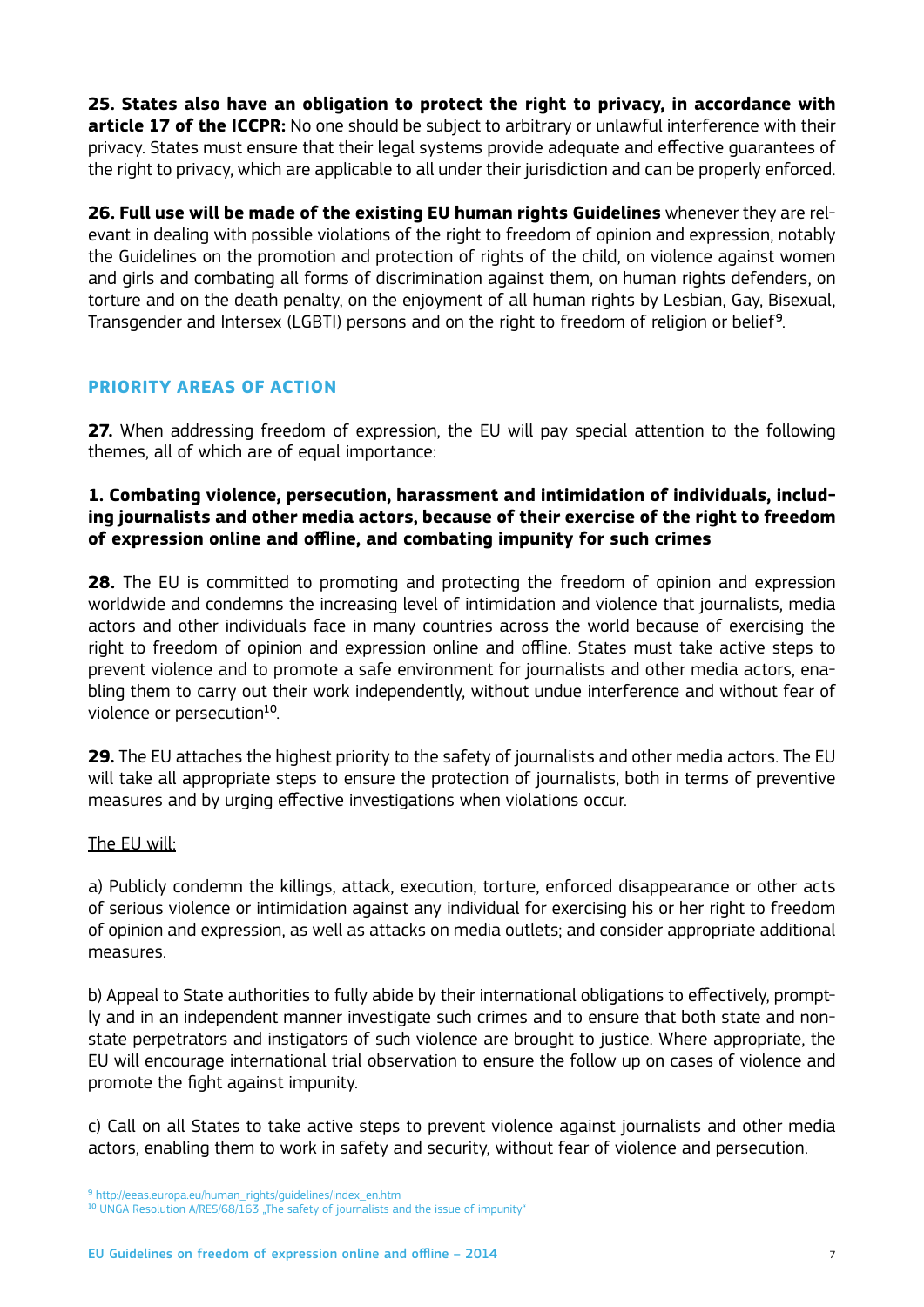d) Strongly encourage state officials and other influential actors in society to publicly denounce acts of violence or intimidation against journalist and other media actors, particularly in cases where state organs have encouraged or condoned such attacks.

e) Support the implementation of UNGA Resolution on "The safety of journalists and the issue of impunity"<sup>11</sup> and the UN Plan of Action on the same subject<sup>12</sup>.

f) Facilitate exchange of experience with media managers, editors, journalists and other media actors in order to raise awareness, develop their capacity to prevent attacks and enhance the safety of journalists, including through training measures.

g) Facilitate exchange of good practices for the safety of journalists with government officials, including members of the judiciary, prosecution and law enforcement.

#### **2. Promoting laws and practices that protect freedom of opinion and expression**

**30.** In addition to outright violence and attacks on the physical security of journalists, media actors and other individuals, freedom of expression is often curtailed by laws or practices that impose censorship, encourage self-censorship or provide legal penalties, including criminal, financial and administrative sanctions on the exercise of freedom of opinion and expression, in violation of international human rights law.

**31.** States should protect by law the right of journalists not to disclose their sources<sup>13</sup> in order to ensure that journalists can report on matters in the public interest without their sources fearing retribution. All governments must allow journalists to work in a free and enabling environment in safety and security, without the fear of censorship or restraint.

#### The EU will:

a) Work against arbitrary attacks, indiscriminate abuse of criminal and civil proceedings, defamation campaigns and excessive restrictions on journalists, media actors, NGOs and social media personalities launched with the aim of preventing these associations and individuals from freely exercising their right to freedom of expression.

b) Condemn any restriction on freedom of expression and censorship, both online and offline, in violation of international human rights law.

c) Urge repealing or amending of laws or practices that penalise individuals or organisations for exercising their right to express opinions or disseminate information, both bilaterally and in multilateral and regional human rights fora.

d) Advocate against restrictive legislation shrinking the space for civil society and human rights defenders promoting and protecting freedom of expression and their access to funding.

e) Ask for the release and observe the trials of journalists or other individuals who have been detained or imprisoned for the expression of their views online and offline, or for the dissemination of information as protected under international human rights law.

 $11$  A/RFS/68/163

<sup>&</sup>lt;sup>12</sup> In response to the UN Plan of Action, an Implementation Strategy 2013/2014 was drafted at the UN Inter-agency meeting

<sup>(</sup>Vienna, November 2012)

<sup>&</sup>lt;sup>13</sup> Unless justified by an overriding requirement in the public interest in conformity with international human rights law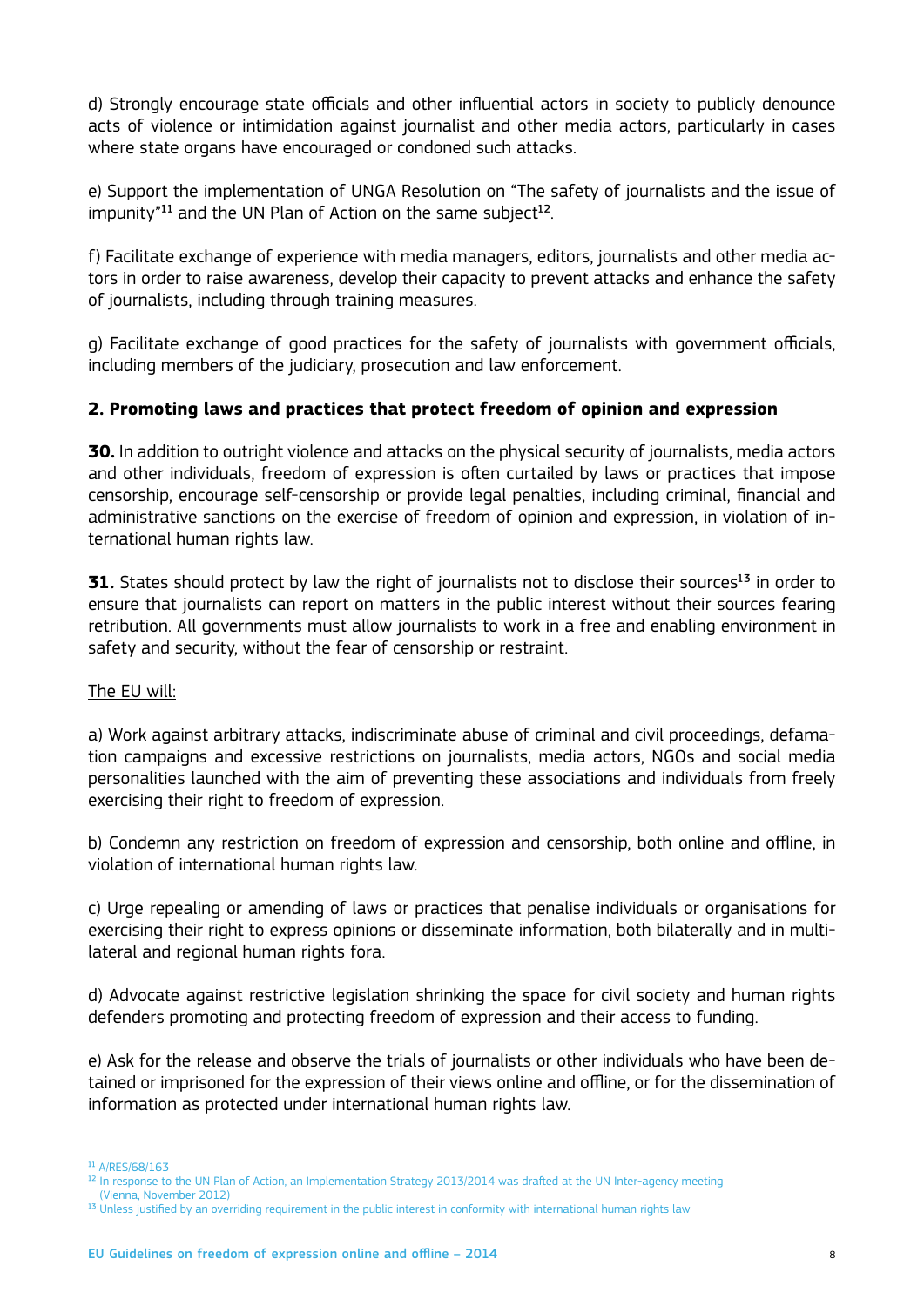f) Support the adoption of legislation that provides adequate protection for whistleblowers and support reforms to give legal protection to journalists' right of nondisclosure of sources.

g) Encourage exchanges of good practices on the promotion and protection of freedom of opinion and expression with all relevant stakeholders including: law enforcement officers, the judiciary, civil society, politicians, human rights defenders, lawyers, security forces, academics and religious or cultural agencies.

h) Continue to provide journalists and other media actors, human rights defenders, political activists and other individuals with the technical tools and support they need in order to exercise their right to freedom of expression online as well as offline.

i) Ensure that the media, both mass and social, recognize and respect the rights of the child, as enshrined in the Convention on the Rights of the Child.

#### **3. Promoting media freedom and pluralism and fostering an understanding among public authorities of the dangers of unwarranted interference with impartial/critical reporting**

**32.** An open society based on the rule of law can only operate effectively if there is an independent and pluralistic media environment offline and online. A free, diverse and independent press and other media provide public platforms that are essential to any society to ensure freedom of opinion and expression and the enjoyment of other human rights.

#### The EU will:

a) Support action by third countries to ensure legal, policy and regulatory frameworks based on international standards that protect and promote freedom of expression and information.

b) Support actions by third countries to enact necessary procedures to facilitate individuals to receive information, including by freedom of information laws

c) Promote the independence of and the protection against political or commercial interference of all public bodies that regulate media, broadcasting or telecommunications.

d) Support actions by third countries to improve transparency of media ownership, the adoption of measures against media concentration and fair and transparent licencing allocation as the associated risks have grown more acute in the digital age.

e) Encourage actions by third countries to improve transparency and fair use of public money in the media sector.

f) Support actions by third countries aiming at the strengthening of journalistic and editorial independence, including through legal and financing mechanisms reinforcing financial self-sustainability of both public and private media.

g) Encourage the promotion, in third countries, of measures, in particular voluntary, selfregulatory initiatives and mechanisms such as media ethic codes, which enhance press accountability.

h) Encourage free and pluralistic reporting on elections as well as equitable political party access to public service media during election campaigns.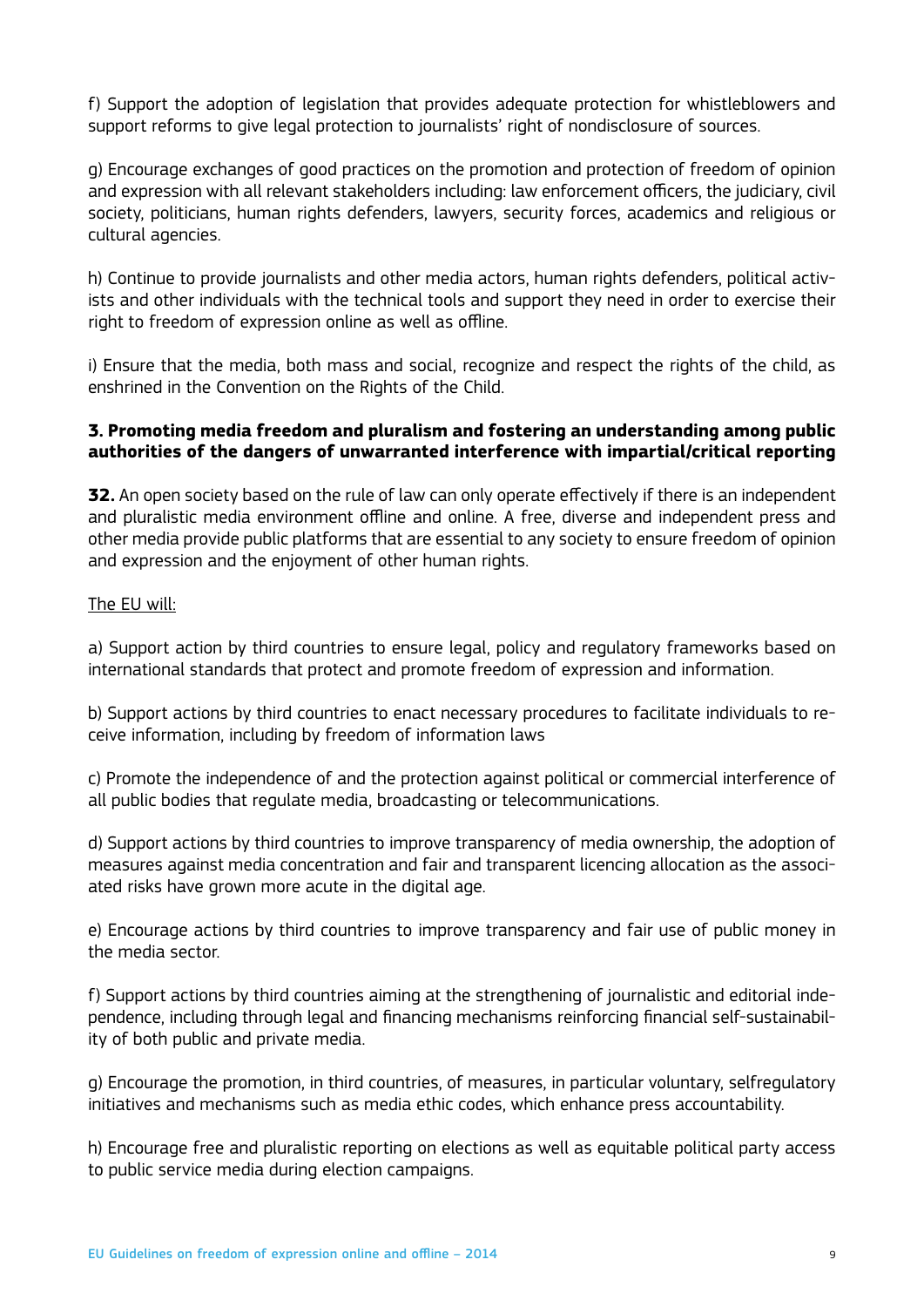i) Encourage independent organisations to actively monitor the situation of media freedom and pluralism in different countries.

#### **4. Promoting and respecting human rights in cyberspace and other information and communication technologies**

**33.** Information and communication technologies (ICT) are now part of everyday life and provide new opportunities for the fulfilment of human rights and for social and economic development. Non-discriminatory access to information and freedom of expression for all individuals, both online and offline must be ensured and protected.

#### The EU will:

a) Advocate for the application of all human rights, including the right to freedom of opinion and expression, both offline and online.

b) Support the efforts of third countries to increase and improve their citizens' access to and safe use of the Internet and digital communications.

c) Promote unhindered, uncensored and non-discriminatory access to ICTs and online services for all, in accordance with international law.

d) Work against any attempts to block, jam, filter, censor or close down communication networks or any kind of other interference that is in violation of international law.

e) Provide technical support to individuals on the ground to help counter such attempts, when necessary.

f) Continue work towards maintaining and strengthening the multi-stakeholder model for the governance of the Internet.<sup>14</sup>

#### **5. Promoting best practices by companies**

**34.** ICT companies play a key role in ensuring and enabling freedom of expression, access to information and privacy on the Internet and through telecommunications. While operators can offer services as they desire, in accordance with the applicable legal framework, their choices inevitably affect the rights of their users, especially when an operator is dominant in its sector. The UN Guiding Principles on Business and Human Rights state that companies have a responsibility to consider the human rights impact of their policies and to minimize negative impact on the right to freedom of opinion and expression, and other human rights.

#### The EU will:

a) Promote action at the international level to develop best practices and respect for human rights with regard to the export of technologies that could be used for surveillance or censorship by authoritarian regimes

b) Promote awareness of and compliance with the EU guidance note for ICT companies on business and human rights<sup>15</sup>, developed by the European Commission on the basis of the UN Guiding Principles on Business and Human Rights.

<sup>&</sup>lt;sup>14</sup> As set out in the June 2013 Council conclusions on the EU Cyber Security Strategy.

<sup>15</sup> http://ec.europa.eu/enterprise/policies/sustainable-business/files/csr-sme/csr-ict-hrbusiness\_en.pdf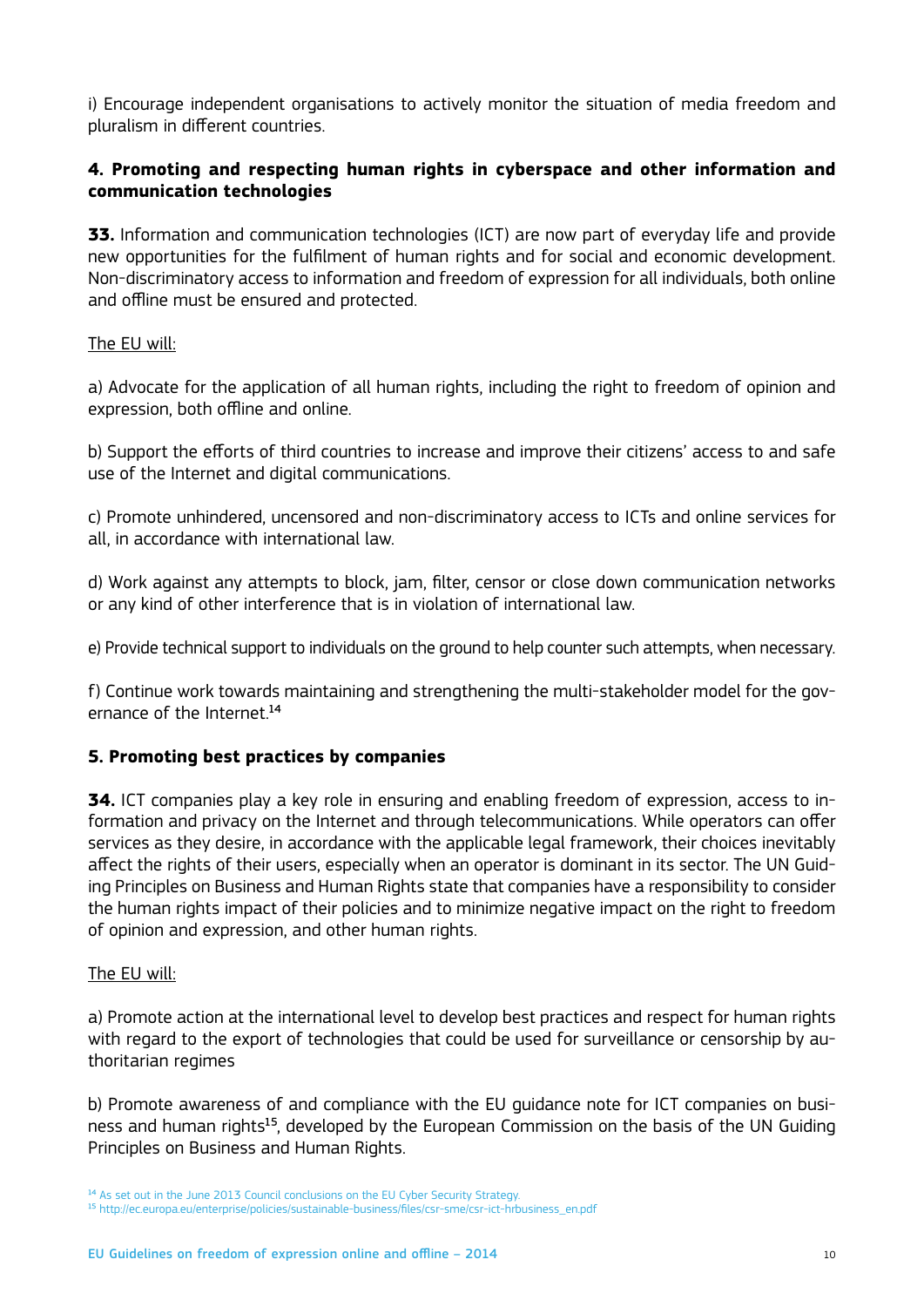c) Raise awareness among judges, law enforcement officials, staff of human rights commissions and policymakers around the world of the need to promote international standards, including standards protecting intermediaries from the obligation of blocking Internet content without prior due process.

#### **6. Promoting legal amendments and practises aimed at strengthening data protection and privacy online/offline**

**35.** The global and open nature of the Internet is providing citizens with new opportunities for exchanging information and opinions. The obligations of States under international human rights law, in particular the right to freedom of expression, the right to privacy and the protection of personal data, extend to the online sphere in the same way as they apply offline.

**36.** The right to freedom of expression, the right to privacy and the protection of personal data may suffer violations as a result of unlawful or arbitrary surveillance, interception of communications or collection of personal data, in particular when carried out on a mass scale. States must ensure that any measures taken to protect certain information gathered and processed in the interest of national or public security are in accordance with their obligations under international human rights law.

#### The EU will:

a) Promote measures for the protection of the right to privacy and data protection including by calling on and supporting third countries to bring their relevant national legislation regarding transparency and proportionality of government access to personal data in conformity with international human rights law, where applicable.

b) Promote and facilitate the exchange of good practices to ensure that the legislation and procedures of States regarding the surveillance of communications and the interception and collection of personal data are based on the rule of law, subject to independent, effective and domestic oversight mechanisms and uphold obligations under international human rights law, including the principles of proportionality and necessity.

c) Promote dialogue, both bilaterally as well as in multilateral fora, regarding the issue of the right to privacy and data protection in the digital age, with a view to improving cooperation and transparency among countries regarding issues of data security and relevant international human rights standards.

#### **TOOLS**

**37.** The EU will make use of all appropriate political and external financial instruments in order to further the promotion and protection of freedom of opinion and expression.

#### **Political dialogues and high level visits**

**38.** In appropriate high-level political contacts the EU will raise systemic issues and individual cases relating to the protection of freedom of expression and call on partner countries to initiate legislative changes to ensure the promotion and protection of the right to freedom of opinion and expression, online as well as offline.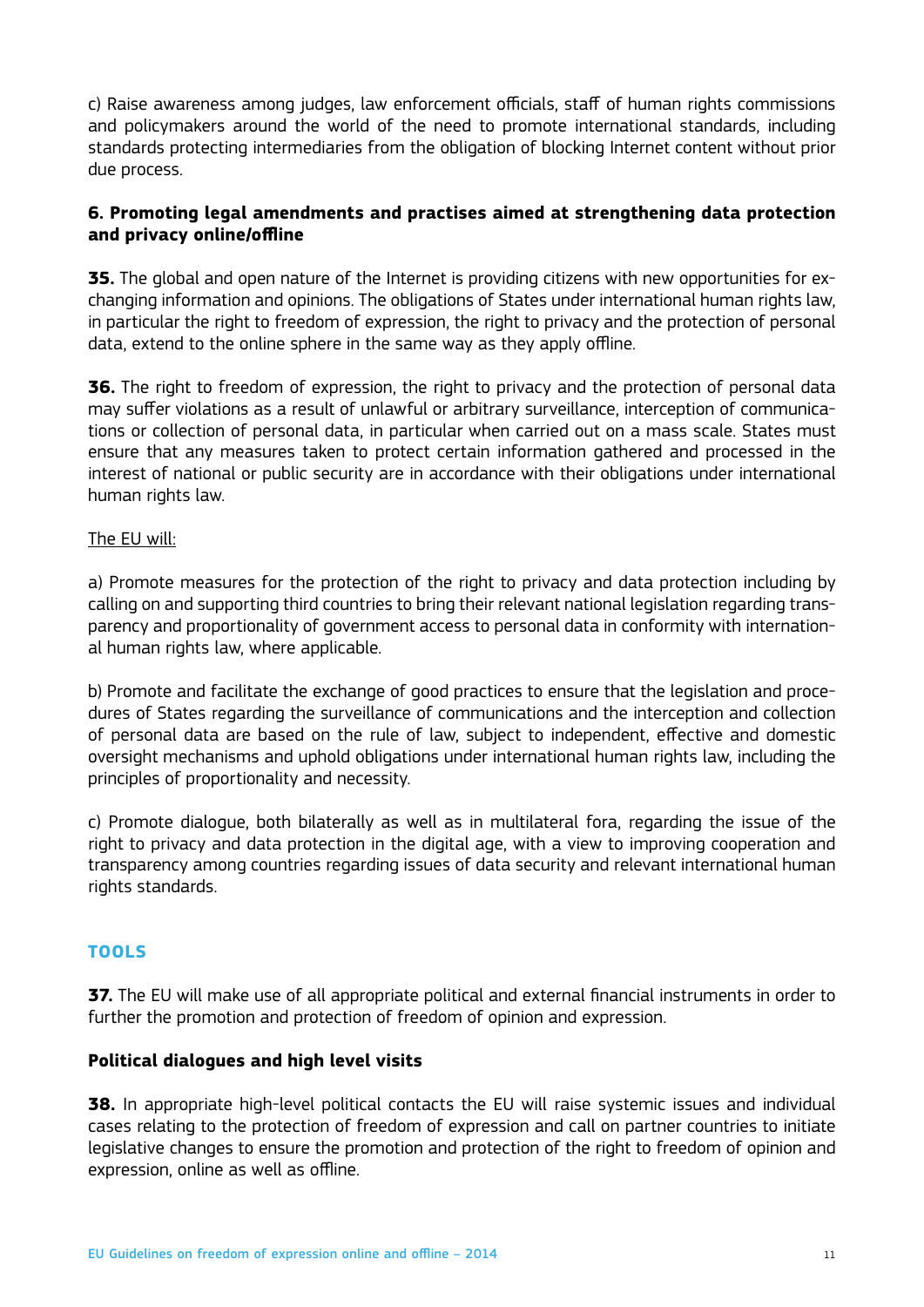**39.** In political dialogues with partner countries, the EU will raise serious or systemic violations and restrictions on the right to freedom of opinion and expression online and offline as appropriate. The EU will encourage partner countries to ratify and implement relevant international and regional human rights instruments. The EU will encourage partner countries to issue invitations for country visits to UN Human Rights Special Procedures, particularly the Special Rapporteur on the promotion and protection of the right to freedom of opinion and expression for country visits, and to accept and implement UN recommendations, including from treaty monitoring bodies and the Universal Periodic Review, as well as from the Council of Europe and the OSCE, where relevant.

**40.** The EU will ensure that EU institutions and Member States' representatives visiting third countries are fully briefed on the situation of freedom of opinion and expression, both online and offline. Such visits will, when appropriate, raise the priorities and themes covered by these Guidelines with local counterparts and include meetings with journalists, human rights defenders and media actors.

#### **Monitoring, assessing and reporting on freedom of expression**

**41.** Missions in third countries (EU Delegations, CSDP missions and Member States embassies) and headquarters will monitor the respect for freedom of opinion and expression online as well as offline and will report on situations of concern, including individual cases and systemic issues. The EU's Human Rights Country Strategies should include a section on freedom of opinion and expression.

**42.** Reports from EU Missions will be taken up in the relevant Council Working Parties and, when appropriate, in the Political and Security Committee (PSC) in order to identify an appropriate response.

**43.** EU missions will encourage and facilitate close and regular coordination and consultation with and between international and local civil society, human rights defenders, local and foreign correspondents and UN and regional bodies which monitor the situation of freedom of opinion and expression on the ground, online as well as offline. Where relevant, individual cases will be reported on and followed up. Where appropriate, monitoring of individual cases could include trial observations and prison visits.

**44.** The EU and Member States Heads of Missions or other appropriate EU officials will consider the publication of articles and the granting of interviews to local media outlets, in order to defend and promote freedom of opinion and expression in different countries.

#### **Public Statements and Demarches**

**45.** The EU will, when appropriate, undertake demarches or issue public statements both preventively and in response to serious violations or restrictions on the right to the freedom of opinion and expression. Such violations would include executions, extrajudicial killings, enforced disappearances, arbitrary arrest or trials, or attacks against journalists and other media actors, human rights defenders or other individuals for exercising their right to freedom of opinion and expression.

**46.** The EU will also consider issuing statements in reaction to legislative or other relevant developments with a detrimental impact on freedom of opinion and expression and promote best practices.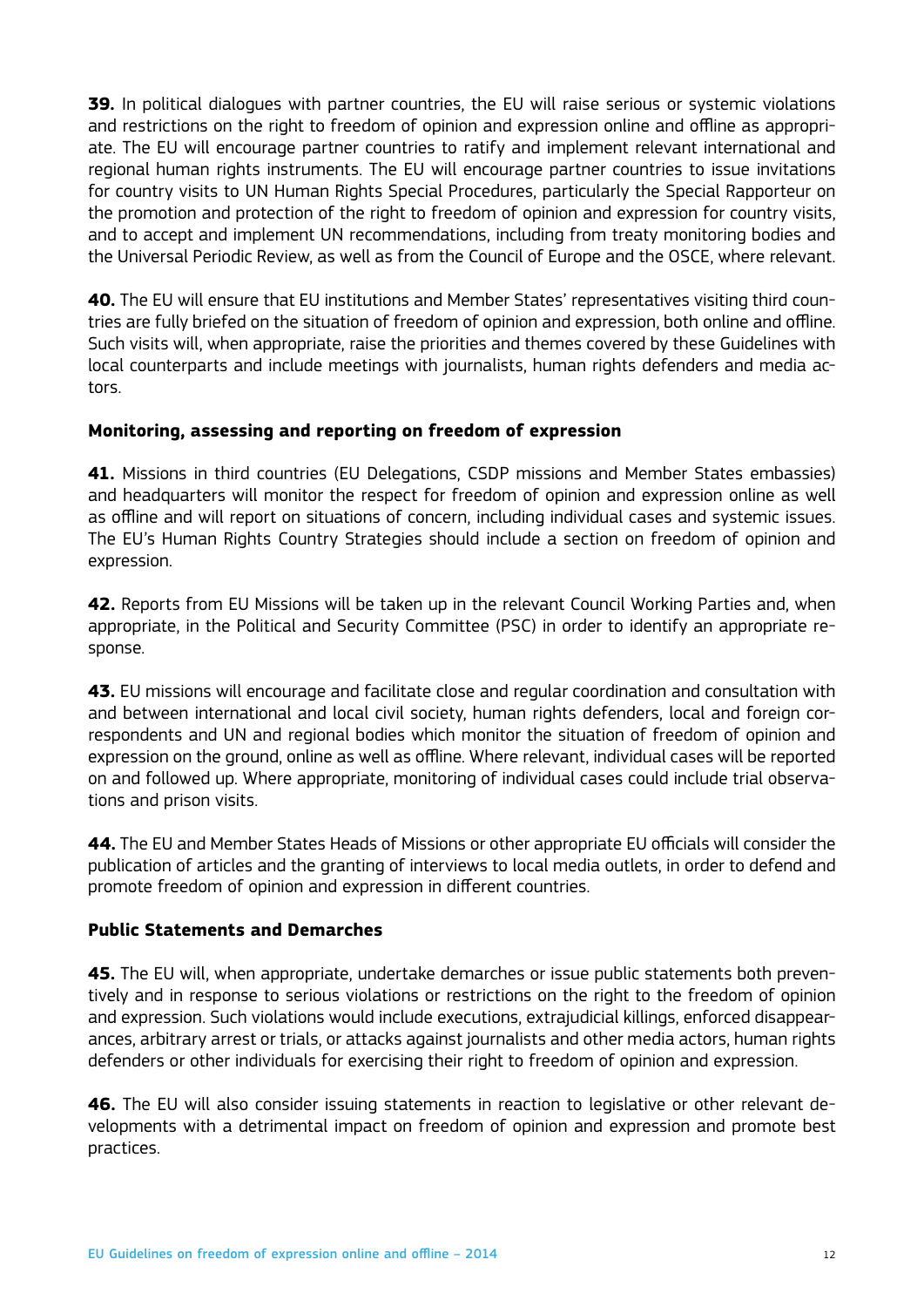#### **Financial instruments:**

**47.** All appropriate EU external financial instruments should be used to further protect and promote freedom of opinion and expression online as well as offline, including by supporting the emergence of a free, diverse and independent media. In particular, the EU will make use of the European Instrument for Democracy and Human Rights (EIDHR), and its small grants mechanism for individuals facing immediate threat. Other EU geographic and thematic funding instruments will also be used to promote freedom of opinion and expression in cooperation with partner countries.

**48.** The EEAS and the Commission services will build on existing actions such as the "No Disconnect Strategy", aiming to uphold the EU's commitment to ensure that the Internet and other information and communication technologies remain a driver of political freedom, democratic development and economic growth.

#### **Monitoring, assessing and reporting on freedom of expression**

**49.** The EEAS and the European Commission services, in coordination with Member States, will share information on projects financed in third countries in the field of freedom of expression, to allow better coordination and efficient use of resources.

**50.** Abusive restrictions on freedom of expression and violence against journalists and other media actors should be taken into account by the EU when deciding on possible suspension of cooperation, notably as regards financial assistance.

**51.** The EEAS and European Commission services will include press media support components in their electoral assistance, where appropriate.

#### **Public diplomacy in multilateral fora**

**52.** The EU will ensure that freedom of expression remains a prominent issue on the UN agenda, working actively in all relevant multilateral fora to ensure strong cross-regional support for the promotion and protection of freedom of opinion and expression online and offline, supporting the mandate of the UN Special Rapporteur on the Promotion and Protection of the Right to Freedom of Opinion and Expression and cooperating closely with the special rapporteurs having related mandates from the AU, OAS, OSCE and OIC.

**53.** The EU will build on the content of relevant UN Resolutions such as the General Assembly Resolution on the "Safety of Journalists and the issue of impunity", UN Human Rights Council Resolution on "The Safety of Journalists", the Resolution on the "Promotion, Protection, and Enjoyment of Human Rights on the Internet<sup>16</sup>" and the UN General Assembly resolution on "The right to privacy in the digital age $17$ ; as well as relevant concluding observations of UN treaty monitoring bodies and recommendations of special rapporteurs to third countries. It will support and facilitate the dissemination of *the UN Plan of Action for the Safety of Journalists and the Issue of Impunity* and draw from experiences of its implementation (including in particular in pilot countries).

**54.** EU Member States will draw attention, as appropriate, to freedom of expression in the Universal Periodic Reviews conducted by the UN Human Rights Council. The implementation of recommendations accepted by the state under review will be monitored and supported as appropriate.

<sup>&</sup>lt;sup>16</sup> A/HRC/RES/20/8 adopted by the Human Rights Council on 16 July 2012

<sup>&</sup>lt;sup>17</sup> A/C.3/68/L.45 adopted by the UN General Assembly November 2013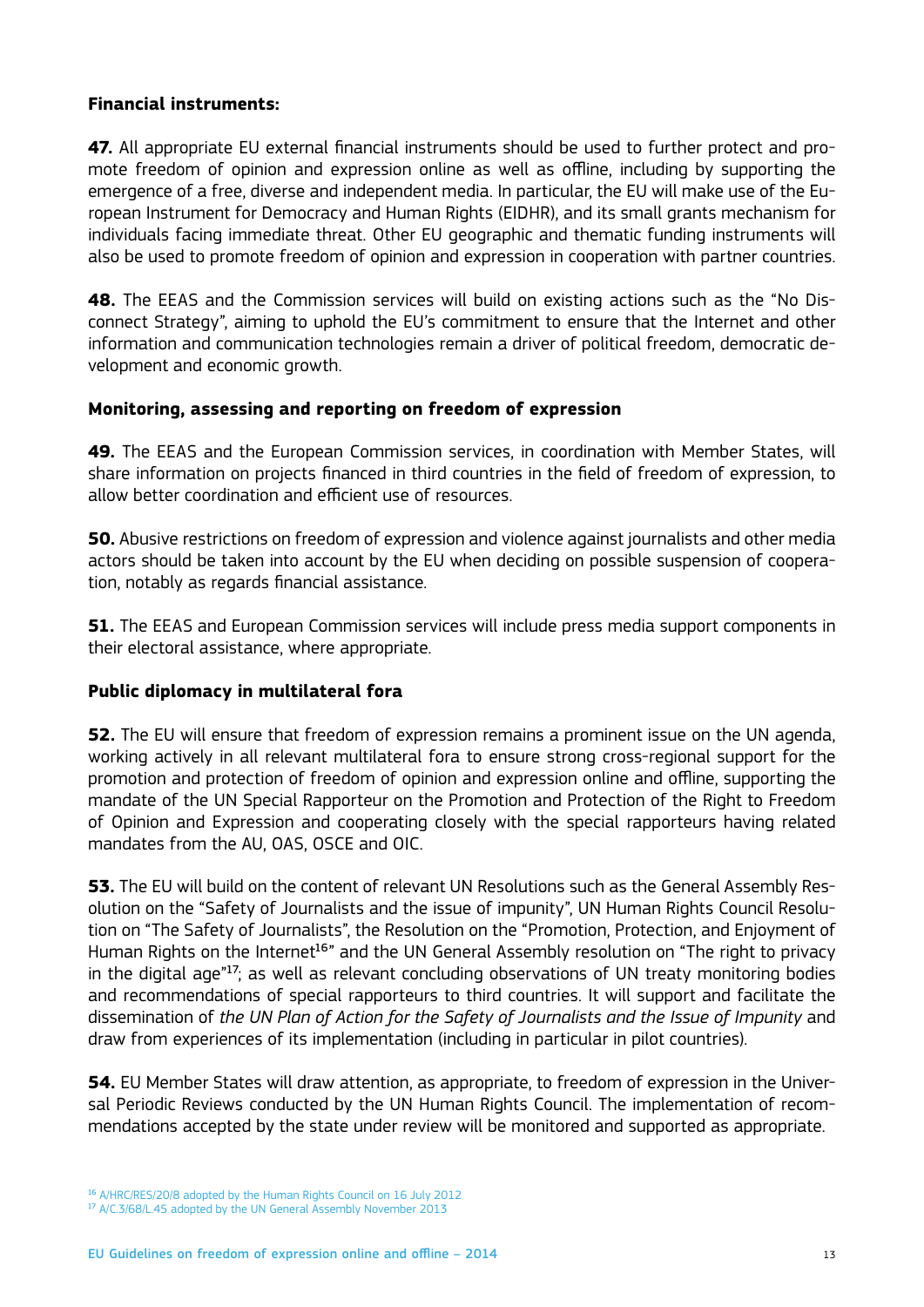**55.** The EU will step up its engagement with other international and regional organisations and mechanisms, including the UN (especially the Office of the United Nations High Commissioner for Human Rights (OHCHR) and the United Nations Educational, Scientific and Cultural Organisation (UNESCO), OSCE, the Council of Europe and other donors or entities supporting freedom of opinion and expression.

**56.** The EEAS and the European Commission services, in coordination with Member States, should actively engage in debates at the Internet Governance Forum (IGF) and the World Summit on the Information Society (WSIS) Forum with a view to promoting a human rights perspective and a multi-stakeholder model and to foster awareness on freedom of opinion and expression issues in co-operation with civil society.

**57.** The EU will actively support international awareness-raising days, such as World Press Freedom Day (3 May) the International Day to End Impunity for Crimes against Journalists (2 November), the World Day Against Cyber Censorship (12 March) and the Data Protection Day (28 January).

**58.** The EU will recall the importance of free, pluralistic and sustainable media encouraging the adherence to the recommendations of the Council of Europe and UNESCO regarding media freedom and pluralism and Internet freedom.

#### **Media Freedom and pluralism in the EU enlargement policy**

**59.** The EU considers freedom of expression to be a priority for candidate countries and potential candidates. The Copenhagen criteria cover freedom of expression and media plurality in their entirety and all countries seeking to accede to the Union must demonstrate a credible commitment to promoting freedom of expression by addressing all relevant aspects (legal, regulatory, judicial, market related, etc.) where obstacles to freedom of expression persist.

**60.** The EEAS and Commission services in coordination with Member States will monitor and offer guidance on persisting media freedom issues, offline as well as online, through preaccession political dialogue and annual progress reports. The issues should be raised at an early stage during accession talks (Chapter 23) in order to provide sufficient time for tangible progress. Particular attention should be paid to fighting impunity in cases of violence against journalists, creating a transparent market basis for the media sector and developing the judiciary as a guarantor for individual rights. The EU will assist these countries to address such issues by means of a comprehensive technical and financial support (IPA II). Particular help will be provided to ensure the strengthening of journalists' professional organisations and NGOs committed to media freedom.

#### **Promoting Council of Europe and OSCE acquis**

**61.** The EU will promote Council of Europe's standards and OSCE commitments on freedom of opinion and expression with third countries that are members of those organisations, including by encouraging co-operation with the Steering Committee on Media and Information Society (CMDSI) which oversees the Council of Europe's work in the field of media, information society and data protection, as well as by encouraging the implementation of the European Court of Human Rights (ECtHR) rulings (under article 10 ECHR) and application of its case law by national judiciaries. The EU will also maintain close contacts and build synergies with the Commissioner for Human Rights of the Council of Europe regarding mutual activities to promote freedom of expression and enhance the safety of journalists. The EU will promote freedom of opinion and expression, online and offline, in the context of the OSCE, building on existing OSCE commitments in this field as well as OSCE confidence building measures in the area of cyber security and drawing on standards set in other international and regional fora.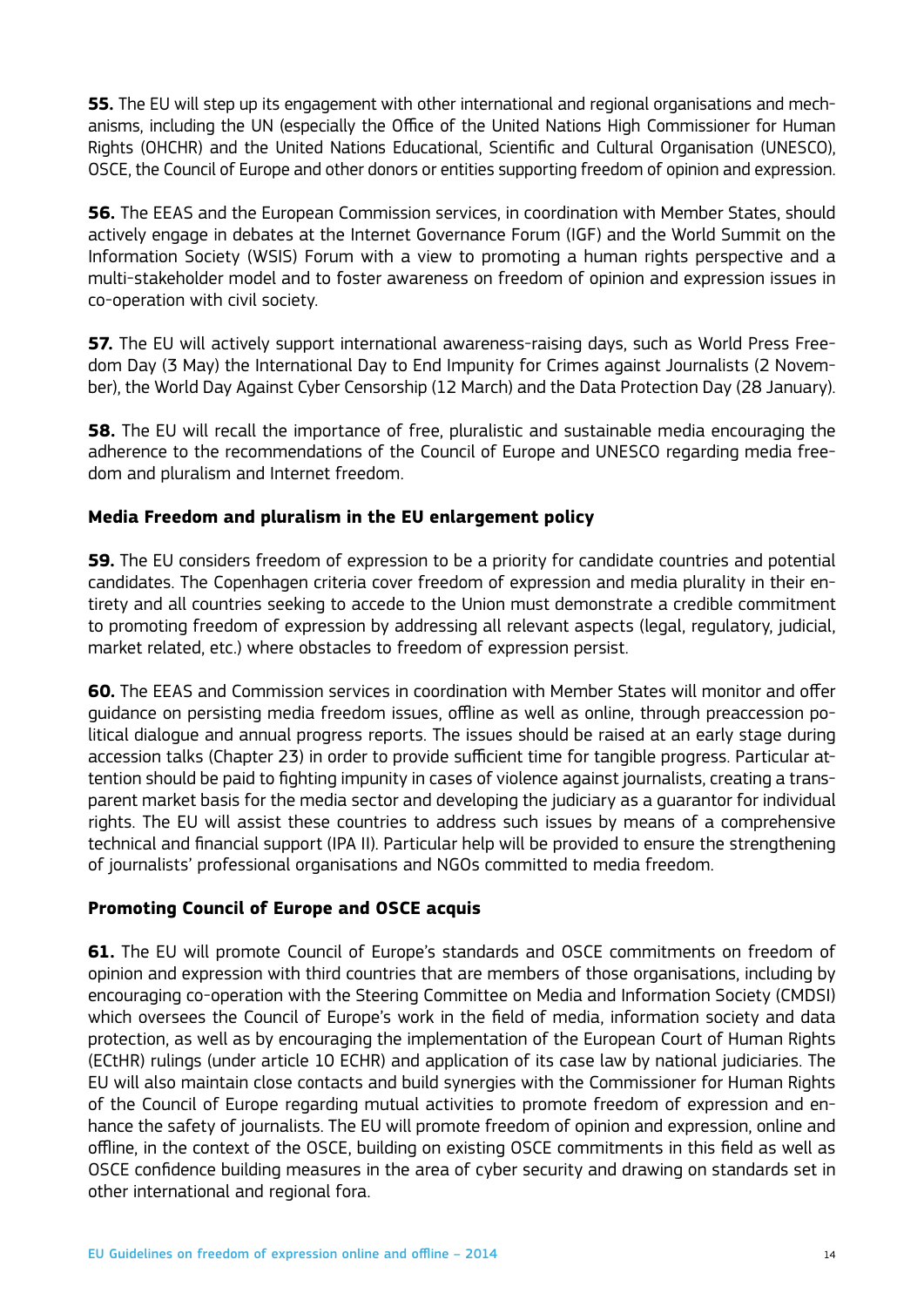**62.** Member States, the EEAS and the European Commission services will explore ways to further strengthen the capabilities of and the cooperation with the Council of Europe and the OSCE representative on the Freedom of the Media.

#### **Trade measures**

**63.** Member States must ensure the appropriate application of Council Common Position 2008/944/ CFSP, which defines common rules governing the control of exports of listed military technology and equipment, and which provides that respect for human rights in the country of final destination should be considered before licences to export to that country are granted.

**64.** The EU will ensure a structured and consistent approach to export controls of certain sensitive information and ICT items. In addition, the EU will promote action at the international level to prevent the sale of surveillance or censorship technology to authoritarian regimes, including by presenting proposals in the context of key multilateral export control regimes such as the Wassenaar Arrangement.

#### **Training and technical exchanges**

**65.** The EEAS, in cooperation with the Commission and Member States, will develop training materials for staff in the field and at headquarters. These training materials will also be made available to Member States and EU institutions. The training will be practical in its orientation, with a focus on enabling EU missions to use EU tools for analysis and effective reporting so as to highlight the EU's thematic priorities and respond to violations.

**66.** The EU will promote awareness raising and media and internet literacy and its importance for the safe and responsible use of the Internet, especially for children and young people, in the context of programmes of education and training on human rights, according to the UN Declaration on Human Rights Education and Training.

**67.** The EU will promote the implementation of the guidance for ICT/telecommunications companies on business and human rights<sup>18</sup>, developed by the Commission on the basis of the UN Guiding Principles on Business and Human Rights.

**68**. The EEAS, the European Commission services and Member States will explore ways to provide technical assistance and exchange of good practices with third countries, including on legislative reform for better protection of the freedom of expression online and offline and the safety of the journalists and media actors. Human Rights Dialogues and Consultations with third countries will also be used for this purpose.

#### **Capacity building**

**69.** The EEAS and the European Commission, in coordination with Member States, will support the efforts of third countries to develop unhindered and safe access and use of the Internet in the context of ensuring openness and respect for human rights. Support will be provided for capacity building of human rights defenders, journalists and other media actors as well as individuals fighting for the respect for freedom of expression and secure communications online and offline, including through EIDHR funding.

<sup>18</sup> http://ec.europa.eu/enterprise/policies/sustainable-business/files/csr-sme/csr-ict-hrbusiness\_en.pdf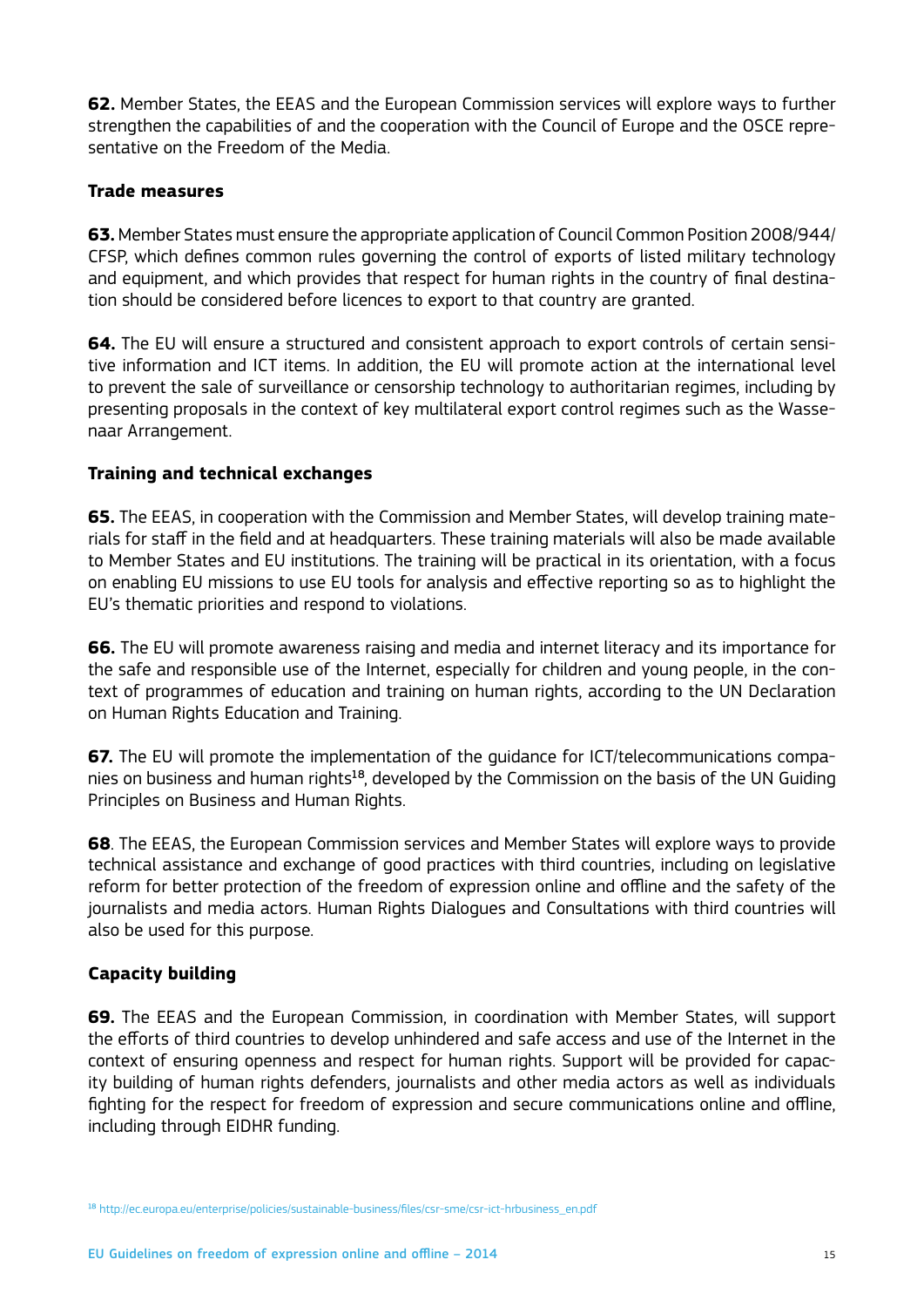## **3. IMPLEMETATION AND EVALUATION**

**70.** The Council Working Party on Human Rights (COHOM) and its task force on freedom of expression will support the implementation of these Guidelines involving, where appropriate, geographic Council working groups. It will develop additional guidance for action for EU missions, in particular regarding systemic issues and individual cases. It will adopt "lines to take" documents on key questions and topical issues when necessary.

**71.** COHOM will evaluate the implementation of these Guidelines after a period of three years, if appropriate, and in consultation with civil society, relevant academic experts and representatives of the media. Consultation with civil society should involve human rights defenders, NGOs including domestic and international human rights, professional associations, private sector, international and regional human rights bodies and women's organisations.

**72.** Regular exchanges of views will be held with the relevant committees, sub-committees and working groups of the European Parliament on the implementation, evaluation and review of these Guidelines.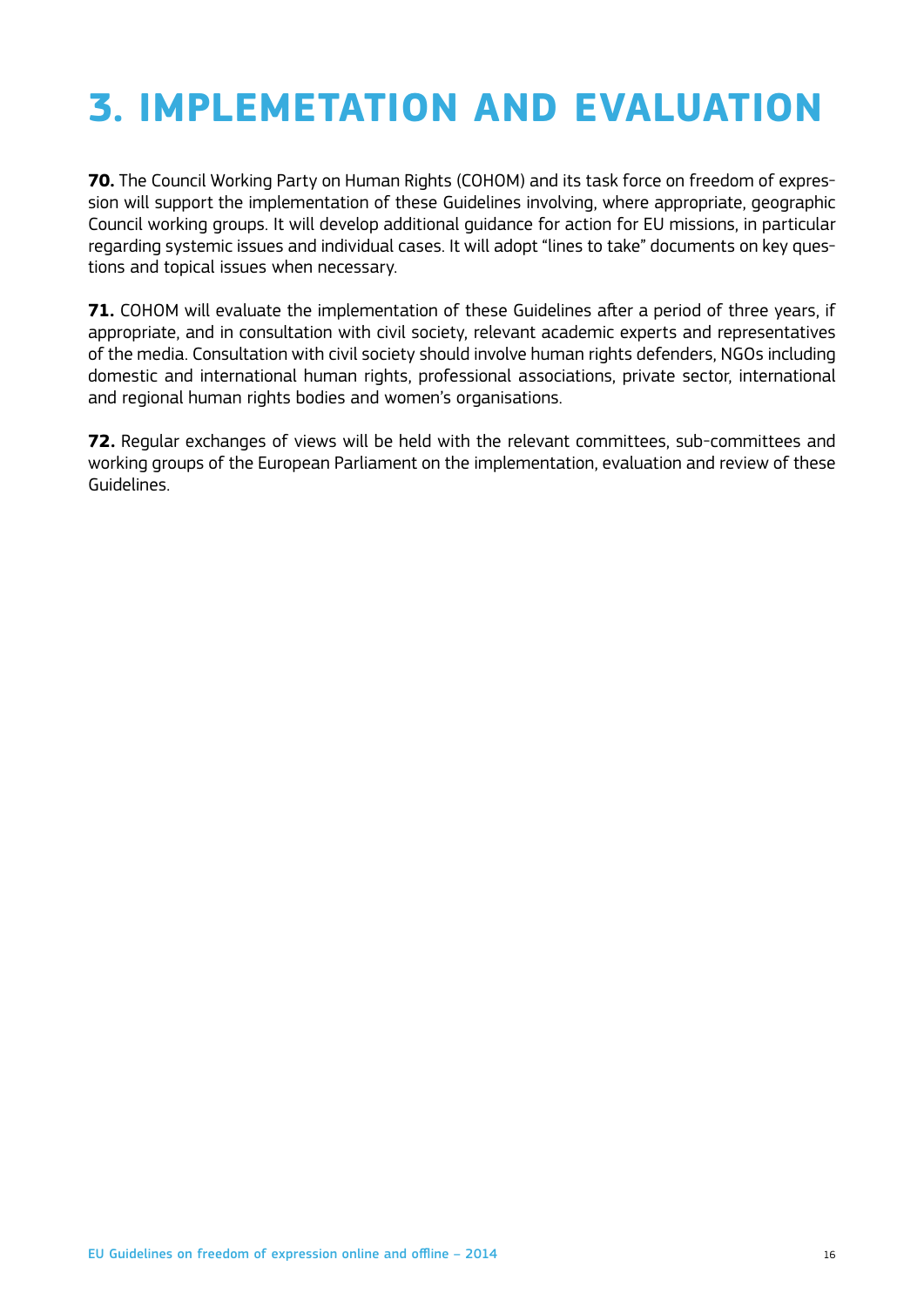#### **ANNEX I**

#### **A. EXAMPLES OF ACTIONS THAT MAY VIOLATE OR UNDERMINE THE ENJOYMENT OF THE RIGHT TO FREEDOM OF OPINION AND EXPRESSION**

**Attacks on a person because of his or her exercise of the freedom of expression:** The execution, killing, enforced disappearance, torture or arbitrary arrest of journalists or other individuals because of his or her exercise of the freedom of expression constitutes a violation of article 19 UDHR and ICCPR. Such acts can be undertaken by state agents or private groups.

**Legislative restrictions:** Any restriction on freedom of expression must be provided by law, may only be imposed for the grounds set out in international human rights law, and must conform to the strict tests of necessity and proportionality

Inconsistent and abusive application of legislation can be used to censor criticism and debate concerning public issues and to foster a climate of fear and self-censorship among media actors and the public at large. Arbitrary regulations and accreditation requirements for journalists, denial of journalistic access, punitive legal barriers to the establishment or operation of media outlets and regulations that allow for the total or partial, ex-ante or post-facto censorship and banning of certain media are examples of legislative restrictions on the right to freedom of expression. Restrictions also take the form of laws imposing prohibitive taxes or levies, as well as other forms of economic sanctions and market restrictions.

On the Internet, censorship usually takes the form of laws allowing for the total or partial banning of certain webpages. In certain extreme circumstances, States resort to the complete disconnection of the Internet network, thus isolating a whole country or region from the rest of the world. It is important to guarantee that the access to and free flow of information will not be subject to unjustified restrictions regardless of the medium.

**Defamation laws:** Journalists and other media actors, writers, artists, political activists and other human rights defenders across the world continue to be imprisoned for defamation. Defamation laws may also lead to strong self-censorship to avoid the fear of being subject to severe criminal or civil sanctions. The EU believes that defamation laws should not be misused to censor criticism and debate concerning public issues.

**Abusive invocation of public morals, national security or protection of "national values":** International human rights law does not permit placing restrictions on the exercise of freedom of expression, solely in order to protect notions such as religions, cultures, schools of thought, ideologies or political doctrines. Some states invoke public morals in an abusive manner and as a means of curtailing the right to freedom of expression. For example, women or women's groups that publicly criticize discriminatory religious tenets have been the targets of severe harassment and intimidation, both by state as well as non-state actors.

**National security:** the protection of national security can be misused to the detriment of freedom of expression. States must take care to ensure that anti-terrorism laws, treason laws or similar provisions relating to national security (state secrets laws, sedition laws, etc.) are crafted and applied in a manner that is in conformity with their obligations under international human rights law.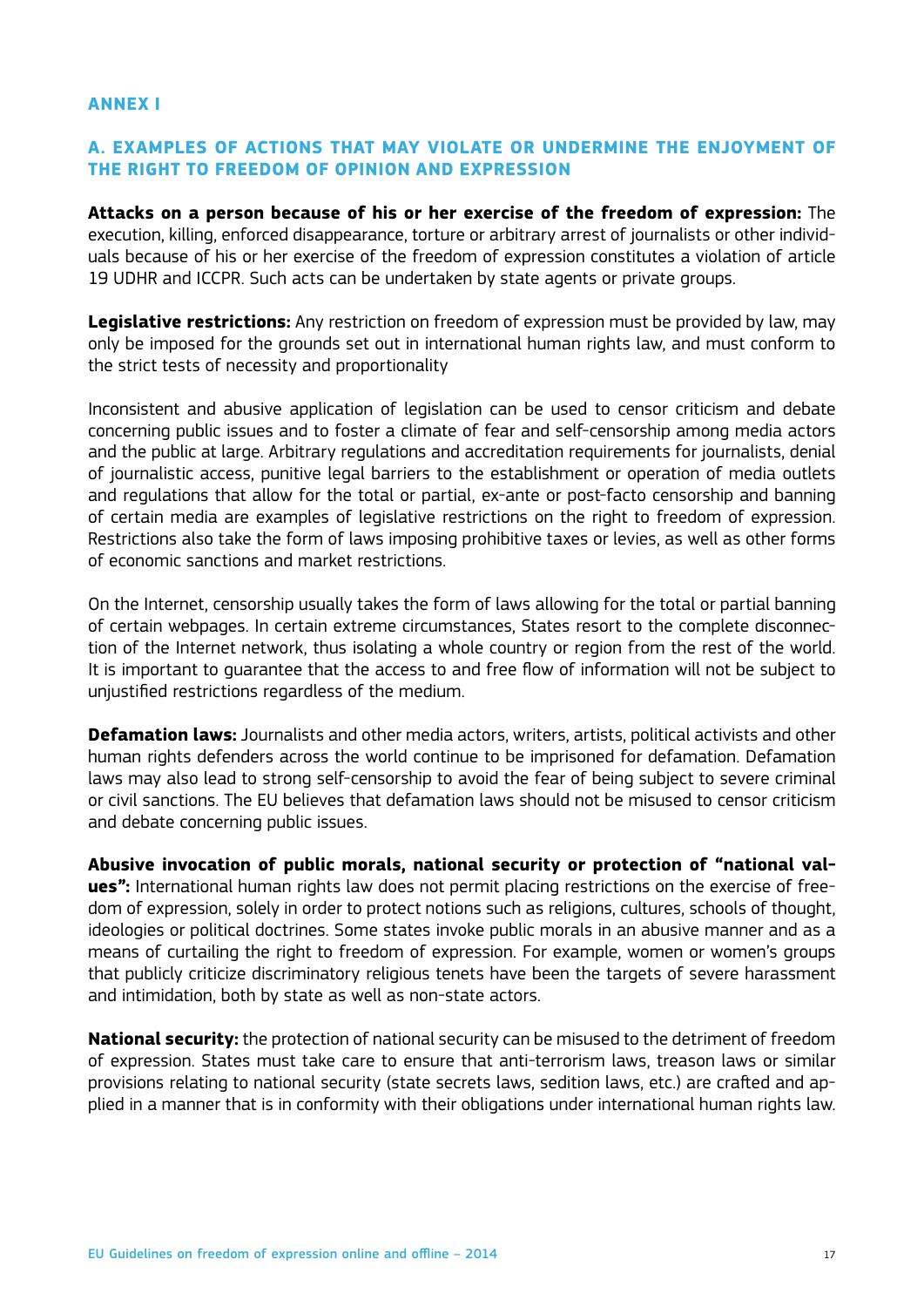**Blasphemy laws:** Laws that criminalise blasphemy restrict expression concerning religious or other beliefs; they are often applied so as to persecute, mistreat or intimidate persons belonging to religious or other minorities and they can have a serious inhibiting effect on freedom of expression and on freedom of religion or belief. The EU recommends for the decriminalisation of such offences and forcefully advocates against the use of the death penalty, physical punishment, or deprivation of liberty as penalties for blasphemy. The EU will continue to work with and support organisations advocating abolition of blasphemy laws.

**''Hate speech'':** there is no universally accepted definition of the term ''hate speech'' in international law. The term is usually used to refer to expression that is abusive, insulting, intimidating or harassing or which incites violence, hatred or discrimination against individuals or groups identified by a specific set of characteristics. Under international law, States are only required to prohibit the most severe forms of hate speech, such as the advocacy of national, racial or religious hatred that constitutes incitement to discrimination, hostility or violence (Article 20.2 ICCPR and Article 4 CERD). Hate speech legislation should not be abused by governments to discourage citizens from engaging in legitimate democratic debate on matters of general interest.

In the European context, ECHR case law makes a distinction between, on the one hand, genuine and serious incitement to extremism and, on the other hand, the right of individuals (including journalists and politicians) to express their views freely and to "offend, shock or disturb". In line with ECHR case law, the EU Framework decision on combating certain forms and expressions of racism and xenophobia by means of criminal law<sup>19</sup> stipulates that the Member States shall make punishable the intentional public incitement to violence or hatred as well as the public condoning, denial or gross trivialisation of certain international crimes when carried out in a manner likely to incite to violence or hatred.

**Restrictions relating to media freedom and pluralism:** Lack of media freedom and pluralism may hinder freedom to receive and impart information, which in turn undermines both public trust in the media and the exercise of democracy itself. Moreover, a lack of media freedom and pluralism diminishes the media's ability to act as a public watchdog holding power to account.

Also, it should be observed that freedom of expression is closely linked to the financing structure enabling a real independence for both, public and private media. Fair and independent media markets are essential for exercising the right to free expression. Regulatory activity should not be used to shape the media landscape to the taste of specific interest groups or the incumbents in power, excluding other groups or positions from the public debate.

**The lack of independence of regulatory bodies:** The independence of regulatory bodies from governmental influence is a vital condition for free and independent media to flourish. Nomination and appointment procedures for all members of regulatory bodies should follow rules designed to protect their independence and impartiality. National regulatory bodies should be free from direct political interference and should have a positive obligation to protect human rights, including freedom of expression.

**Internet restrictions by operators:** Specific content, applications or services should never be blocked, slowed down, degraded or discriminated against, except in very limited circumstances (e.g. implement a court order or a legislative provision, for instance conforming to the law enforcement provisions on child abuse<sup>20</sup>, crucial network security issues, prevent unsolicited communication, minimise exceptional congestion).

19 http://eur-lex.europa.eu/LexUriServ/LexUriServ.do?uri=OJ:L:2008:328:0055:0058:EN:PDF

<sup>20</sup> See the Optional Protocol to the Convention on the Rights of the Child on the Sale of Children, Child Prostitution and Child Pornography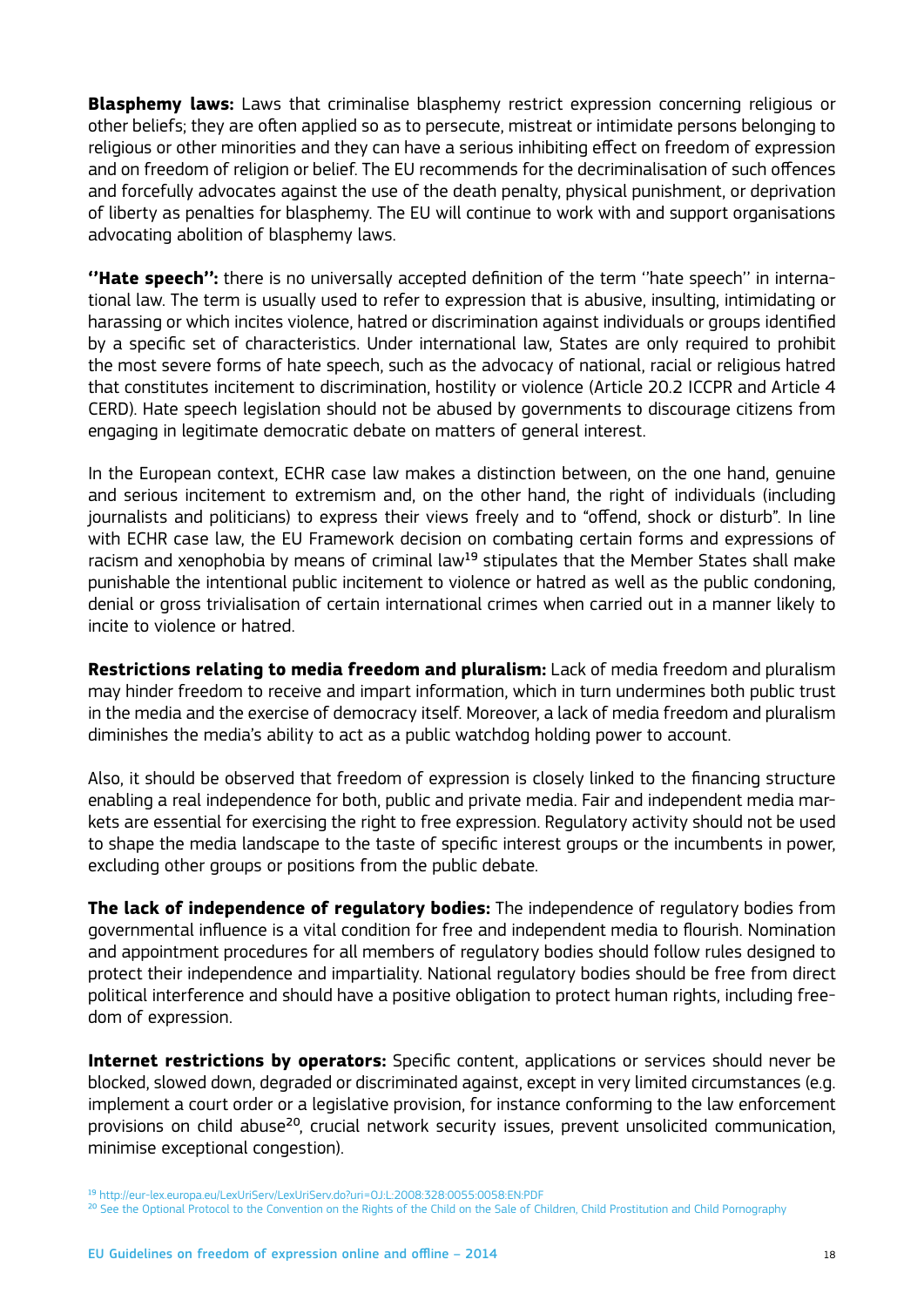Interference may also arise out of abusive, opportunistic or discriminatory (variable geometry) application of various laws, interference with privately operated Internet based platforms or applications, etc. The jamming of wireless signals is another means of censorship which deprives individuals of their right of freedom of expression.

**Restrictions on the right of access to information:** The UN Special Rapporteur on Freedom of Expression recommends that parliaments enact legislation on access to public information, in accordance with internationally recognised principles, underlining that in all democratic societies, transparency of public activities plays a crucial role for the confidence and trust of the population.

**Restricting freedom of expression in order to protect intellectual property rights:** Blocking access to websites on the grounds of copyright protection could constitute a disproportionate restriction of freedom of opinion and expression. Any restrictions must comply with the three part cumulative test set out in paragraph 20 of these Guidelines.

**Restrictions on the right of privacy and data protection:** Illegal surveillance of communications, their interception, as well as the illegal collection of personal data violates the right to privacy and the freedom to hold opinions without interference and can lead to restrictions on freedom of expression.

Undue interference with individuals' privacy can both directly and indirectly limit the free development and exchange of ideas. Restrictions on anonymity in communication, for example, could discourage victims of all forms of violence from reporting the abuses against them, for fear of double victimization. In this regard, Article 17 of ICCPR refers directly to the protection from interference with "correspondence", a term that should be interpreted to encompass all forms of communication, both online and offline.

Unlawful or arbitrary government or private company access to personal data can have a negative impact on freedom of expression as individuals may be less likely to use electronic communication technologies.

#### **ANNEX II<sup>21</sup>**

Non-exhaustive list of international norms, standards, principles and resources related to freedom of opinion and expression that the EU may invoke or use in contacts with third countries

#### **1. Universal Declaration of Human Rights**

**Article 19:** *"Everyone has the right to the freedom of opinion and expression; this right includes freedom to hold opinions without interference and to seek, receive and impart information and ideas through any media and regardless of frontiers".*

#### **2. International Covenant on Civil and Political Rights**

<sup>&</sup>lt;sup>21</sup> These Guidelines are based on international and regional standards on freedom of expression. There are a number of countries which neither signed nor ratified the International Covenant on Civil and Political Rights and other main human rights treaties, and standards developed under these treaties are not formally binding on them. Jurisprudence from international and regional human rights bodies, as well as non-binding texts/ documents and other standards, illustrate the manner in which international and constitutional guarantees of freedom of expression have been interpreted. As such, they represent authoritative evidence of generally accepted understandings of the scope and nature of all international guarantees of freedom of expression. They also provide strong guidance regarding interpretation of the guarantees of freedom of expression for all states. Moreover, the Universal Declaration of Human Rights is widely regarded as having acquired legal force as customary international law.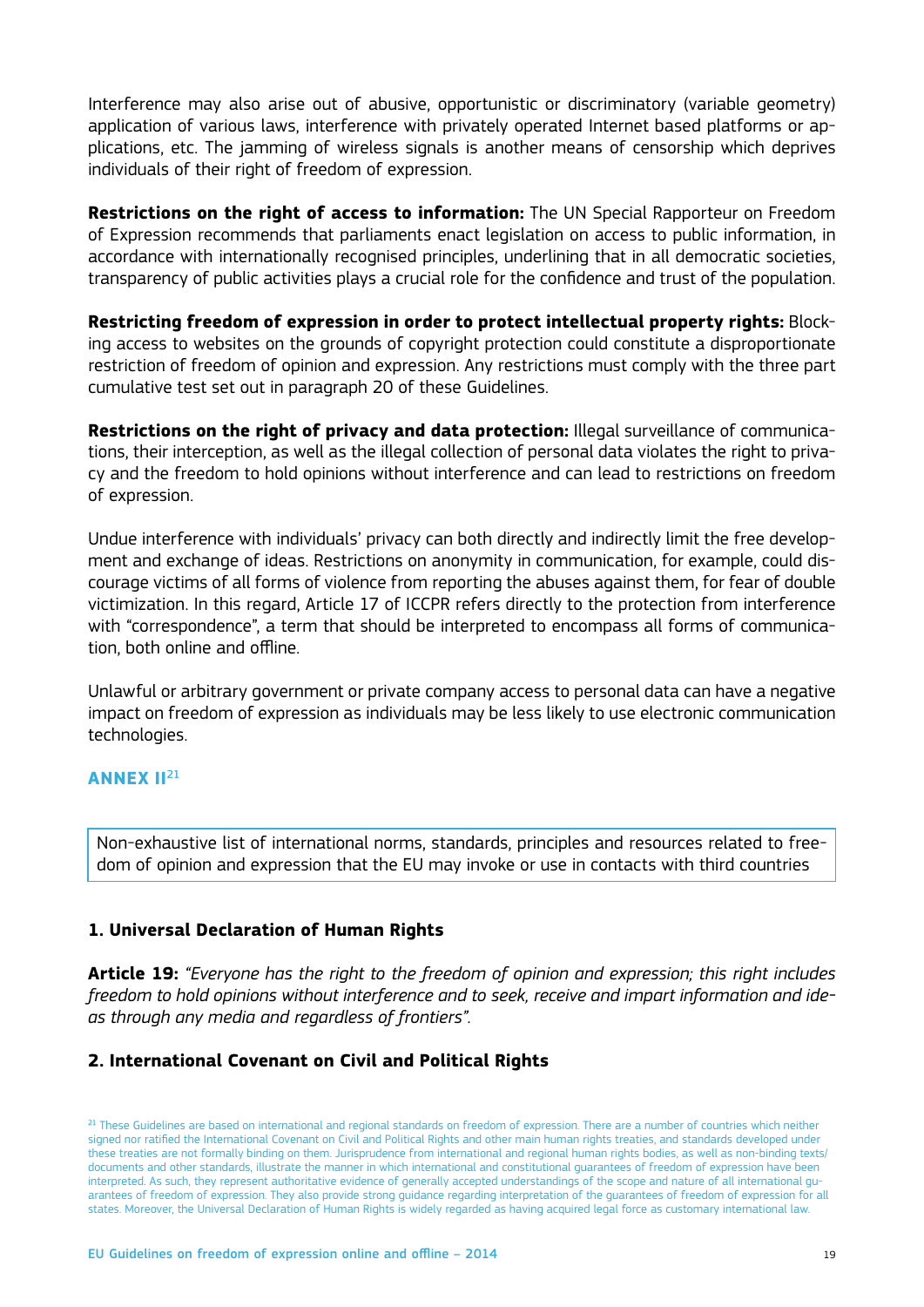**Article 19:** *"Everyone shall have the right to hold opinions without interference. Everyone shall have the right to freedom of expression; this right shall include freedom to seek, receive and impart information and ideas of all kinds, regardless of frontiers, either orally, in writing or in print, in the form of art, or through any other media of his choice. The exercise of the rights provided for in paragraph 2 of this article carries with it special duties and responsibilities. It may therefore be subject to certain restrictions, but these shall only be such as are provided by law and are necessary: (a) For respect of the rights or reputations of others; (b) For the protection of national security or of public order (ordre public), or of public health or morals."*

**Article 18:** *"Everyone shall have the right to freedom of thought, conscience and religion. This right shall include freedom to have or to adopt a religion or belief of his choice, and freedom, either individually or in community with others and in public or private, to manifest his religion or belief in worship, observance, practice and teaching. o one shall be subject to coercion which would impair his freedom to have or to adopt a religion or belief of his choice. Freedom to manifest one's religion or beliefs may be subject only to such limitations as are prescribed by law and are necessary to protect public safety, order, health, or morals or the fundamental rights and freedoms of others. The States Parties to the present Covenant undertake to have respect for the liberty of parents and, when applicable, legal guardians to ensure the religious and moral education of their children in conformity with their own convictions".*

**Article 17:** *"No one shall be subjected to arbitrary or unlawful interference with his privacy, family, home or correspondence, nor to unlawful attacks on his honour and reputation. Everyone has the right to the protection of the law against such interference or attacks."*

**Article 20.2:** *"States are required to prohibit by law "any advocacy of national, racial or religious hatred that constitutes incitement to discrimination, hostility or violence."*

#### **3. International Convention on the Elimination of All Forms of Racial Discrimination**

**Article 4:** *"States Parties condemn all propaganda and all organizations which are based on ideas or theories of superiority of one race or group of persons of one colour or ethnic origin, or which attempt to justify or promote racial hatred and discrimination in any form, and undertake to adopt immediate and positive measures designed to eradicate all incitement to, or acts of, such discrimination and, to this end, with due regard to the principles embodied in the Universal Declaration of Human Rights and the rights expressly set forth in article 5 of this Convention, inter alia: (a) Shall declare an offence punishable by law all dissemination of ideas based on racial superiority or hatred, incitement to racial discrimination, as well as all acts of violence or incitement to such acts against any race or group of persons of another colour or ethnic origin, and also the provision of any assistance to racist activities, including the financing thereof; (b) Shall declare illegal and prohibit organizations, and also organized and all other propaganda activities, which promote and incite racial discrimination, and shall recognize participation in such organizations or activities as an offence punishable by law; (c) Shall not permit public authorities or public institutions, national or local, to promote or incite racial discrimination."*

#### **4. Convention on the Rights of the Child**²²

**Article 13:** *"The child shall have the right to freedom of expression; this right shall include freedom to seek, receive and impart information and ideas of all kinds, regardless of frontiers, either orally, in writing or in print, in the form of art, or through any other media of the child's choice. The exercise of this right may be subject to certain restrictions, but these shall only be such as are provided by law and are necessary: (a) For respect of the rights or reputations of others; or (b) For the protection of national security or of public order (ordre public), or of public health or morals.*

<sup>22</sup> Of relevance are also articles 15 (on the right to the freedom of association and assembly), 16 (enhanced protection of the right to hold opinions) and 17 (on access of the child to information and material from the media).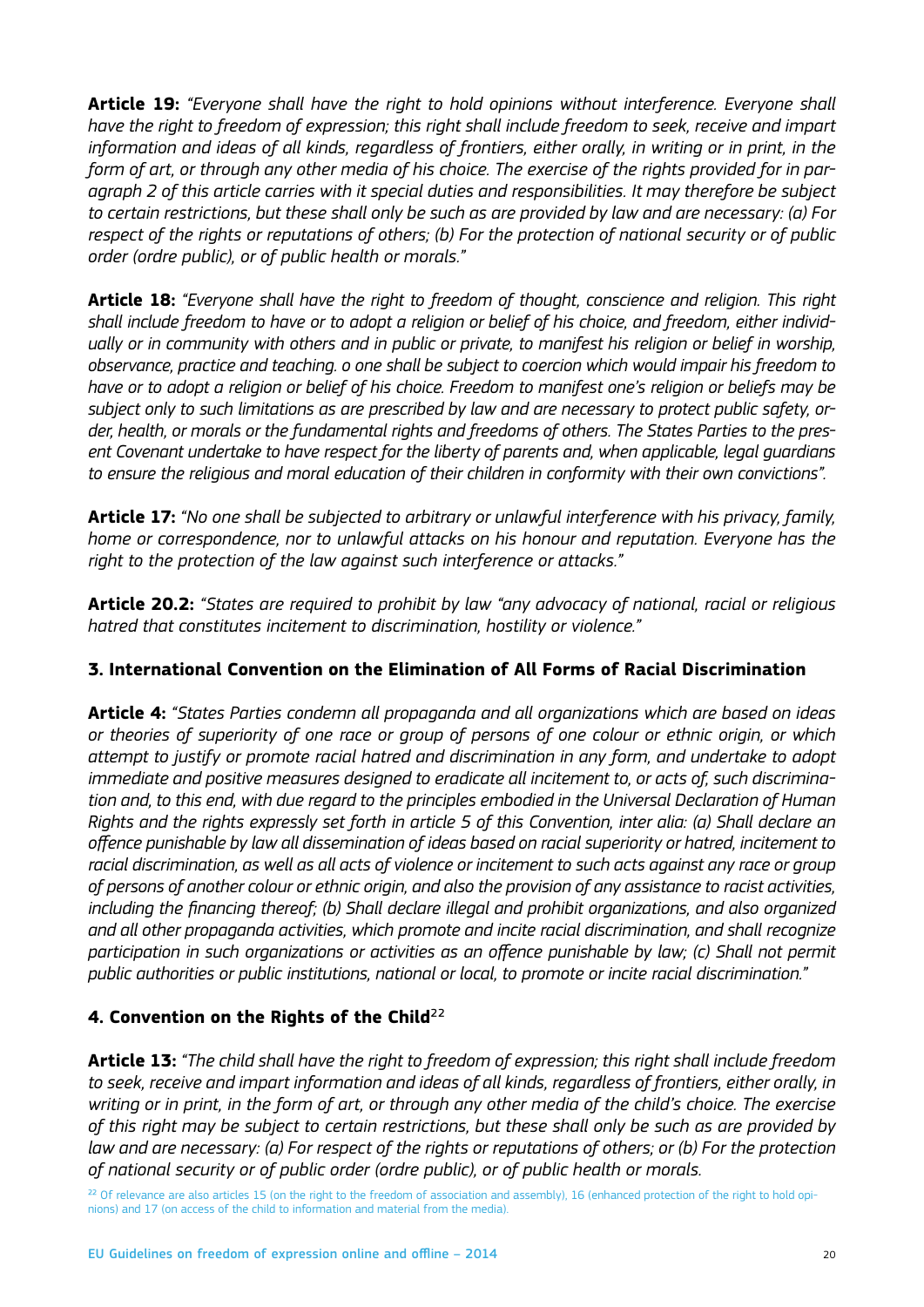#### **5. Convention on Prevention and Punishment of the Crime of Genocide**

#### **6. UN Declaration on Human rights Education and Training**

- **7. UN Declaration on the Rights of persons belonging to national or ethnic, religious and linguistic minorities**
- **8. UN Declaration on the Rights of indigenous peoples (***Article 16***)**

#### **9. UN Special Rapporteur on the promotion and the protection of the right to Freedom of Opinion and Expression**

The office of the UN Special Rapporteur on Freedom of Opinion and Expression was established by resolution of the UN Commission on Human Rights in 1993<sup>23</sup>.

#### **10. Rabat plan of Action on the prohibition of advocacy of national, racial or religious hatred that constitutes incitement to discrimination, hostility or violence – 2012**

#### **11. UESCO: Selected Declarations, Decisions and Strategic Documents**

- Constitution of UNESCO (Article I.2.a 1945)
- Windhoek Declaration on Promoting an independent and pluralistic African press (Namibia 1991)
- UNESCO Resolution 29 on Condemnation of Violence against Journalists (1997)
- Belgrade Declaration on Support to Media in Violent Conflict and in Countries in Transition
- Maputo Declaration on Fostering Freedom of Expression, Access to Information and Empowerment of People (2008)
- Brisbane Declaration on Freedom of Information: The Right to Know (2010)
- Washington Declaration on 21st Century Media: New Frontiers, New Barriers (2011)
- Carthage Declaration on Press Freedom and the Safety of Journalists (2012)
- UNESCO Work Plan on the Safety of Journalists and the Issue of Impunity (2013)
- UN Plan of Action on the Safety of Journalists and the Issue of Impunity (2012)
- Implementation Strategy 2013–2014 UN Plan of Action on the safety of Journalists and the Issue of Impunity.
- San Jose Declaration on Safe to Speak: Securing Freedom of Expression in All Media (2013)
- Final Statement of the First WSIS + 10 Review Events (2013)

#### **Tools**

- Media Development Indicators (MDIs) (2006)
- Journalists' Safety Indicators: (2013)
- Gender-Sensitive Indicators for Media (GSIM) (2012)
- Freedom of Expression Toolkit (2013)

#### **Freedom of expression and related rights in regional instruments**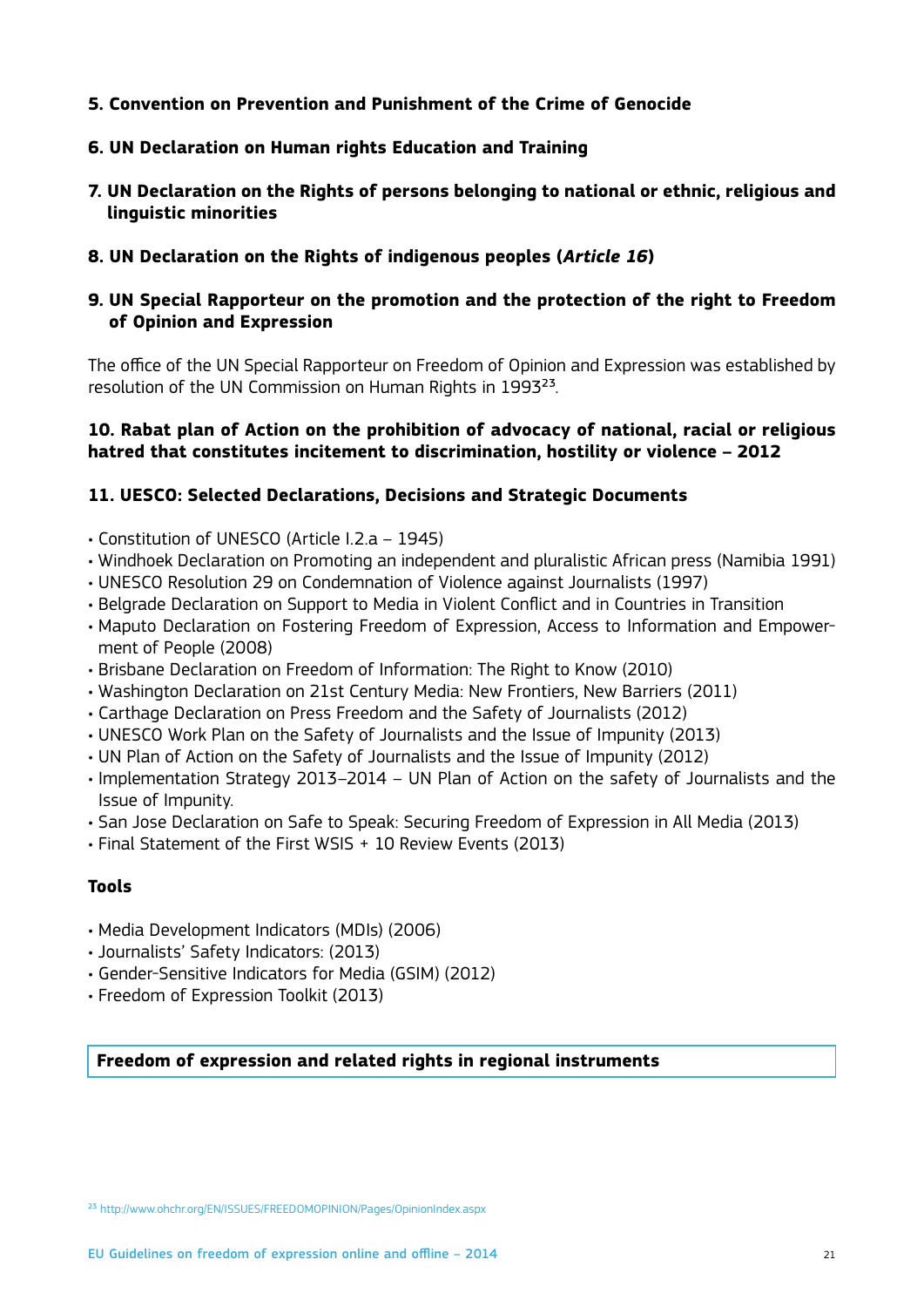#### 12. Council of Europe<sup>24</sup>:

• European Convention on the Protection of Human Rights and Fundamental Freedoms

(Article 8 – Right to respect for private and family life) *"Everyone has the right to respect for his private and family life, his home and his correspondence. There shall be no interference by a public authority with the exercise of this right except such as is in accordance with the law and is necessary in a democratic society in the interests of national security, public safety or the economic well-being of the country, for the prevention of disorder or crime, for the protection of health or morals, or for the protection of the rights and freedoms of others".*

(Article 9 – Freedom of thought, conscience and religion) *"Everyone has the right to freedom of thought, conscience and religion; this right includes freedom to change his religion or belief and freedom, either alone or in community with others and in public or private, to manifest his religion or belief, in worship, teaching, practice and observance". "Freedom to manifest one's religion or beliefs shall be subject only to such limitations as are prescribed by law and are necessary in a democratic society in the interests of public safety, for the protection of public order, health or morals, or for the protection of the rights and freedoms of others".*

 (Article 10 – Freedom of expression) *"Everyone has the right to freedom of expression. This right shall include freedom to hold opinions and to receive and impart information and ideas without interference by public authority and regardless of frontiers. This article shall not prevent States from requiring the licensing of broadcasting, television or cinema enterprises. The exercise of these freedoms, since it carries with it duties and responsibilities, may be subject to such formalities, conditions, restrictions or penalties as are prescribed by law and are necessary in a democratic society, in the interests of national security, territorial integrity or public safety, for the prevention of disorder or crime, for the protection of health or morals, for the protection of the reputation or rights of others, for preventing the disclosure of information received in confidence, or for maintaining the authority and impartiality of the judiciary".*

 (Article 17 – Prohibition of abuse of rights) *"Nothing in this Convention may be interpreted as implying for any State, group or person any right to engage in any activity or perform any act aimed at the destruction of any of the rights and freedoms set forth herein or at their limitation to a greater extent than is provided for in the Convention".*

#### **• Convention for the Protection of Individuals with regard to Automatic Processing of Personal Data (Convention 108)**

 **Article 1:** Object and purpose. The purpose of this convention is to secure in the territory of each Party for every individual, whatever his nationality or residence, respect for his rights and fundamental freedoms, and in particular his right to privacy, with regard to automatic processing of personal data relating to him ("data protection").

#### **• Framework Convention for the Protection of ational Minorities and Explanatory Report (Article 9)**

**• European Charter for Regional or Minority Languages (Article 11 on the Media)**

<sup>&</sup>lt;sup>24</sup> Council of Europe instruments conventions, recommendations, declarations including documents of the Parliamentary Assembly of the Council of Europe that are highly relevant can be found: https://wcd.coe.int/ViewDoc.jsp?id=1835645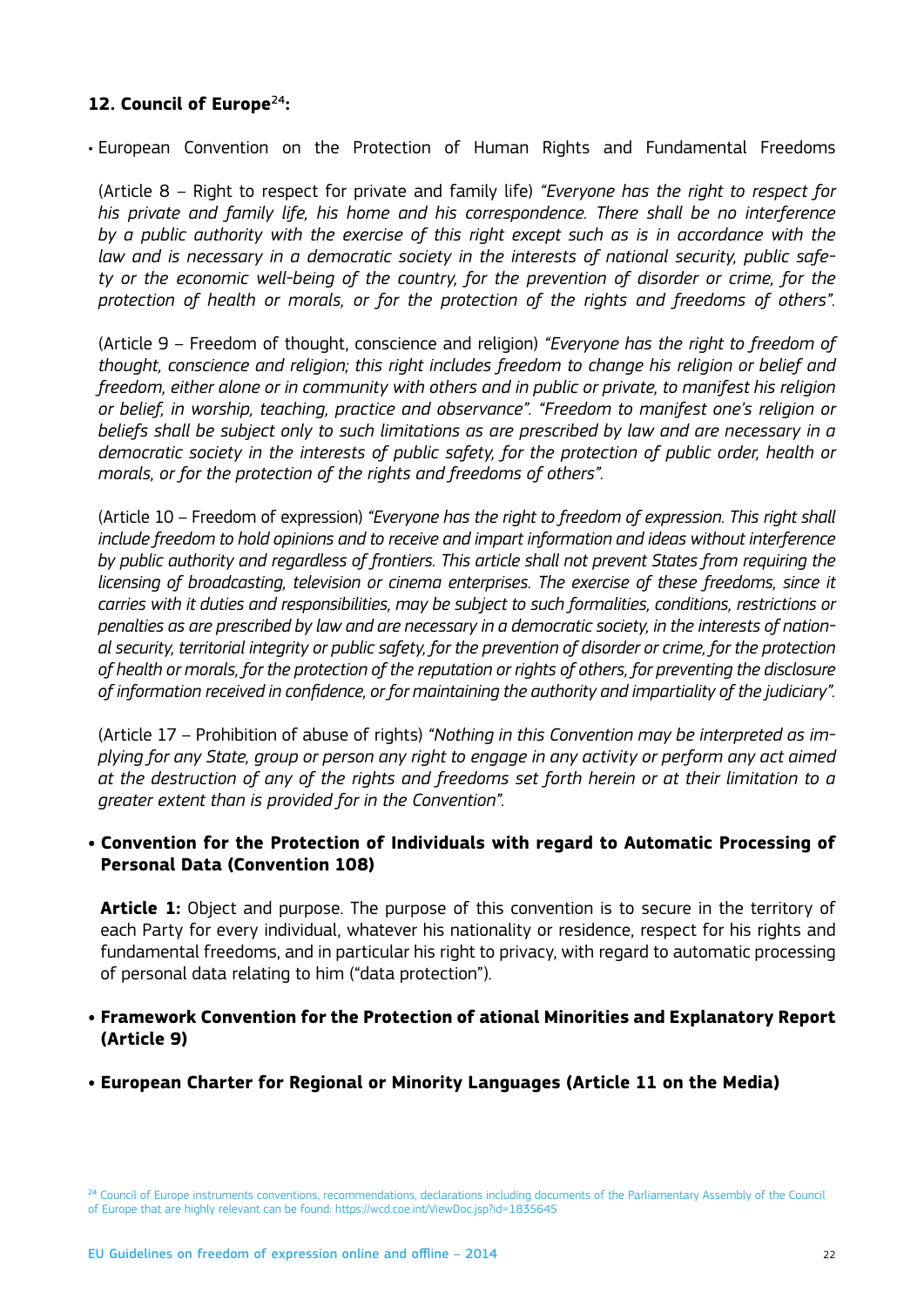- The Council of Europe is currently working on **standards relating to the protection of journalists**, including as regards member states positive obligations. This is a priority during the current Austrian Chairmanship of the Committee of Ministers of the Council of Europe, also having regard to the recent Resolution 3 entitled "Safety of Journalists", adopted by the Council of Europe Ministers responsible for Media and Information Society, held in Belgrade on the 7th and 8th of November 2013<sup>25</sup>.
- UNESCO (senior officials) has asked the Council of Europe to consider the subject of safety of journalists as an indicator of state fragility. Given that violence against journalists thrives in the absence of freedom of expression, safety of journalists can indeed be a high value indicator of the respect of freedom of expression and freedom of the media in a particular community<sup>26</sup>.
- Council of Europe's work on Internet freedom, fully compatible with the International Covenant on Civil and Political Rights and the European Convention on human rights via its Internet Governance Strategy 2012–2015, promoting the 47 members' commitment to do no harm to the Internet, and various standards on filtering and blocking, net neutrality, and human rights aspects of the operation of various Internet actors.
- The ECHR case-law has established certain parameters to describe "hate speech" by applying Article 17 (prohibition of abuse of rights) of the Convention where the comments in question amount to hate speech and negate the fundamental values of the Convention, or (b) by applying the limitations provided for in the second paragraph of Article 10 and Article 11 of the Convention (this approach is adopted where the speech in question, although it is hate speech, is not apt to destroy the fundamental values of the Convention)<sup>27</sup>.
- Recommendation CM/Rec (2011)7<sup>28</sup> of the Committee of Ministers to Member States, contains a new broad notion of Media encompassing all actors involved in the production and dissemination, to potentially large numbers of people, of content, including information, analysis, comment and opinion.

The Committee of Ministers also acknowledged that, for certain purposes, some privileges which are normally recognised for journalists may extend to other actors who may not fully qualify as media (for example individual bloggers) taking account of the extent to which such actors can be considered part of the media ecosystem and contribute to the functions and role of media in a democratic society. Reference could also be made to the Resolution 1 entitled **"Internet Freedom"**, adopted at the Council of Europe Ministerial Conference, held in Belgrade, Serbia, on 7 and 8 November 2013.

#### **13. Organisation for the Security and Cooperation in Europe (OSCE)**

The OSCE acquis includes several provisions on freedom of expression, among them:

#### **• Document of the Copenhagen Meeting of the Conference on the Human Dimension of the CSCE (1990):**

<sup>26</sup> There are specific Council of Europe standards on this: https://wcd.coe.int/ViewDoc.jsp?id=419411, https://wcd.coe.int/ViewDoc.jsp?id=1207243&-Site=CM&BackColorInternet=9999CC&BackColorIntranet=FFBB55&BackColorLogged=FFAC75, http://www.coe.int/t/dghl/standardsetting/media/ doc/cm/rec(1997)020&expmem\_EN.asp

²⁵ http://www.coe.int/t/dghl/standardsetting/media/Belgrade2013/Belgrade%20Ministerial%20Conference%20Texts%20Adopted\_en.pdf

<sup>&</sup>lt;sup>27</sup> Handyside v. the United Kingdom, 7 December 1976, Erbakan v. Turkey, judgment of 6 July 2006, Vona v. Hungary 9 July 2013, Aksu v. Turkey 15 March 2012 (Grand Chamber), Féret v. Belgium 16 July 2009, Leroy v. France 2 October 2008, Jersild v. Denmark 23 September 1994, Hizb Ut-Tahrir and Others v. Germany 19 June 2012 (decision on the admissibility), Garaudy v. France, judgment of 24 June 2003

<sup>&</sup>lt;sup>28</sup> https://wcd.coe.int/ViewDoc.jsp?id=1835645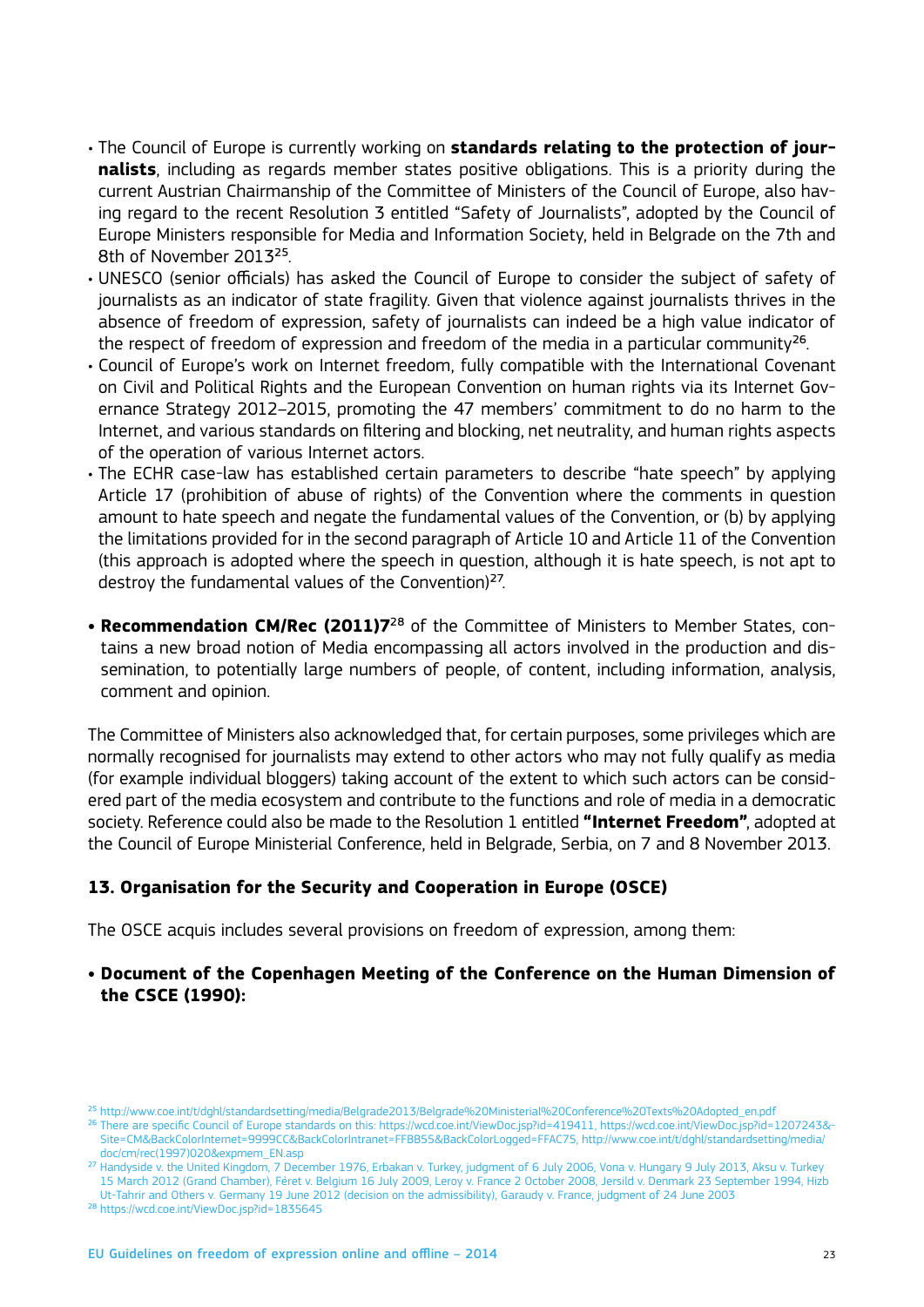*(9. The participating States reaffirm that: everyone has the right to freedom of expression including the right to communication. This right will include freedom to hold opinions and to receive, and impart information and ideas without interference by public authority and regardless of frontiers. The exercise of this right may be subject only to such restrictions as are prescribed by law and are consistent with international standards. In particular, no limitation will be imposed on access to, and use of, means of reproducing documents of any kind, while respecting, however, rights relating to intellectual property.*

#### **• Budapest Document: Towards a Genuine Partnership in a ew Era (Summit of Heads of State, 1994):**

 *36. The participating States reaffirm that freedom of expression is a fundamental human right and a basic component of a democratic society. In this respect, independent and pluralistic media are essential to a free and open society and accountable systems of government. They take as their guiding principle that they will safeguard this right.*

#### **• OSCE Permanent Council Decision o. 633, annexed to Decision 12/04 of the Twelfth Meeting of the Ministerial Council (Sofia, 2004):**

*Reaffirming the importance of fully respecting the right to the freedoms of opinion and expression, which include the freedom to seek, receive and impart information, which are vital to democracy and in fact are strengthened by the Internet.*

#### **• OSCE Guidelines on the use of minority languages in the broadcast media (2003)**

• The Office of the **OSCE Representative on Freedom of the Media** remains the world's only inter-governmental institution mandated to protect and promote media freedom in 57 OSCE participating States. It was created in 1997. In March 2010, Dunja Mijatovic from Bosnia and Herzegovina was appointed Representative<sup>29</sup>.

#### **14. African Union:**

• African Charter on Human and Peoples' Rights

 **Article 9:** *"Every individual shall have the right to receive information. Every individual shall have the right to express and disseminate his opinions within the law."*

The Special Rapporteur on Freedom of Expression and Access to information in Africa is Ms. Faith Pansy Tlakula.

#### **15. Organisation of Amercian States (OAS)**

• American Convention on Human Rights

<sup>&</sup>lt;sup>29</sup> http://www.osce.org/fom/31230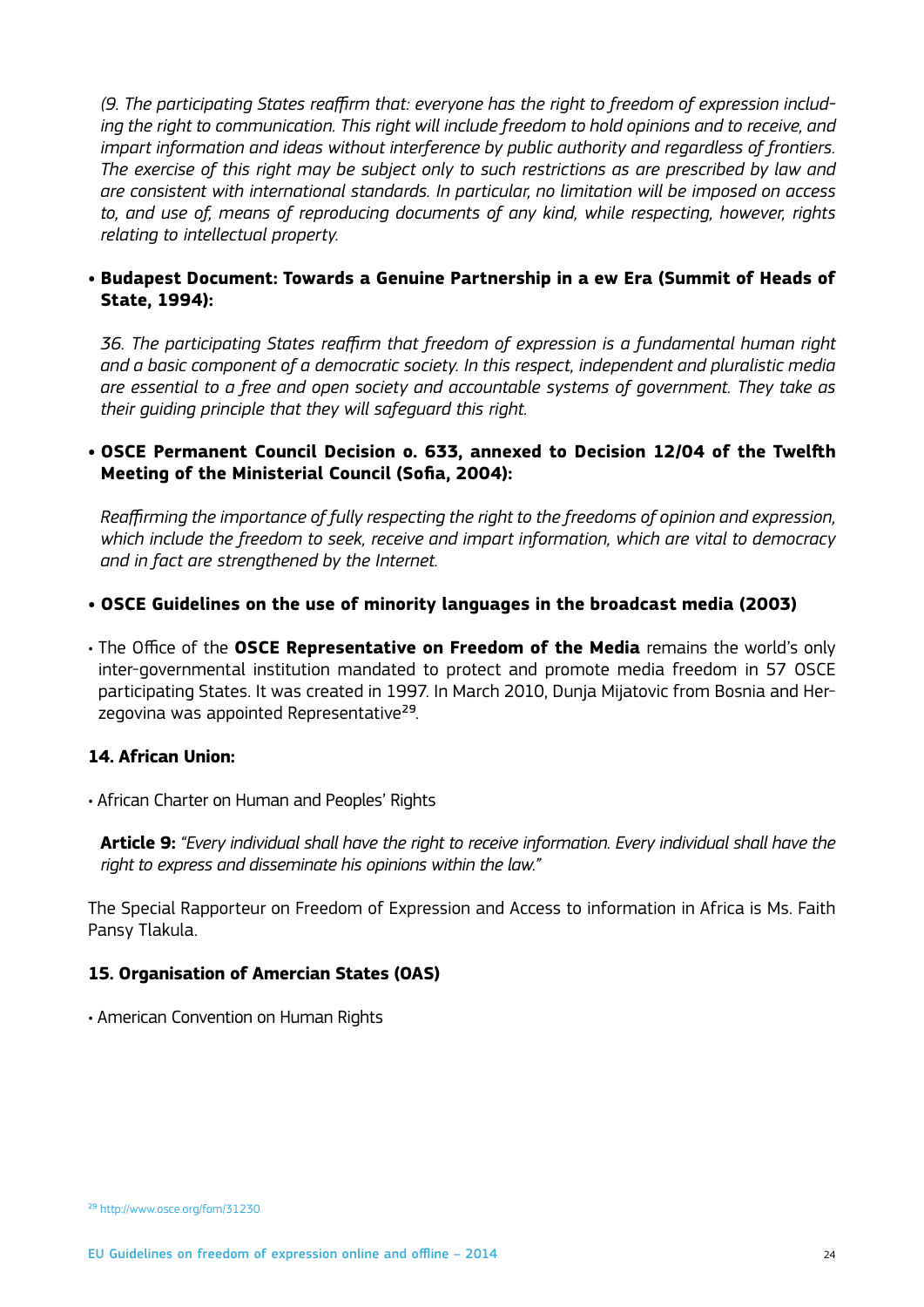**Article 13:** *"Everyone has the right to freedom of thought and expression. This right includes freedom to seek, receive, and impart information and ideas of all kinds, regardless of frontiers, either orally, in writing, in print, in the form of art, or through any other medium of one's choice. The exercise of the right provided for in the foregoing paragraph shall not be subject to prior censorship but shall be subject to subsequent imposition of liability, which shall be expressly established by law to the extent necessary to ensure: a. respect for the rights or reputations of others; or b. the protection of national security, public order, or public health or morals. The right of expression may not be restricted by indirect methods or means, such as the abuse of government or private controls over newsprint, radio broadcasting frequencies, or equipment used in the dissemination of information, or by any other means tending to impede the communication and circulation of ideas and opinions. otwithstanding the provisions of paragraph 2 above, public entertainments may be subject by law to prior censorship for the sole purpose of regulating access to them for the moral protection of childhood and adolescence. Any propaganda for war and any advocacy of national, racial, or religious hatred that constitute incitements to lawless violence or to any other similar action against any person or group of persons on any grounds including those of race, color, religion, language, or national origin shall be considered as offenses punishable by law.*

 OAS Special Rapporteur on Freedom of Expression, was created by the Inter-American Commission on Human Rights in October 1997. The OAS special rapporteur is Catalina Botero.

#### **16. ASEA**

 $\cdot$  Human rights Declaration<sup>30</sup>:

 **Article 23:** *"Every person has the right to freedom of opinion and expression, including freedom to hold opinions without interference and to seek, receive and impart information, whether orally, in writing or through any other medium of that person's choice".*

#### **European Union:**

#### **• Treaty on the Functioning of the European Union**

#### **Article 16**

- *1. Everyone has the right to the protection of personal data concerning them.*
- *2. The European Parliament and the Council, acting in accordance with the ordinary legislative procedure, shall lay down the rules relating to the protection of individuals with regard to the processing of personal data by Union institutions, bodies, offices and agencies, and by the Member States when carrying out activities which fall within the scope of Union law, and the rules relating to the free movement of such data. Compliance with these rules shall be subject to the control of independent authorities.*

*The rules adopted on the basis of this Article shall be without prejudice to the specific rules laid down in Article 39 of the Treaty on European Union.*

#### **• Charter on Fundamental Rights of the European Union**

**Article 7:** Respect for private and family life

<sup>30</sup> http://www.asean.org/news/asean-statement-communiques/item/asean-human-rights-declaration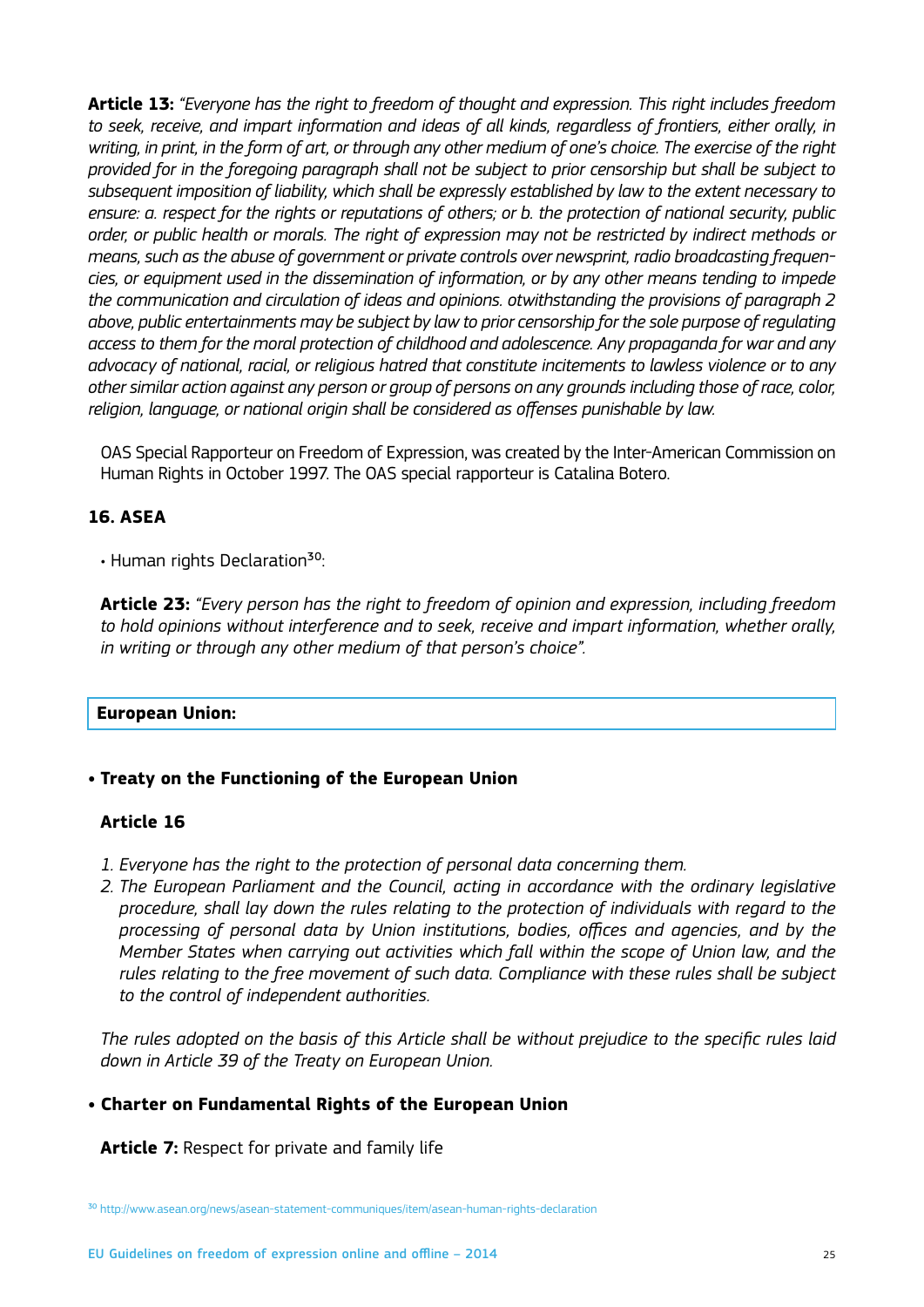*"Everyone has the right to respect for his or her private and family life, home and communications".*

#### **Article 8:** Protection of personal data

 *"Everyone has the right to the protection of personal data concerning him or her. Such data must be processed fairly for specified purposes and on the basis of the consent of the person concerned or some other legitimate basis laid down by law. Everyone has the right of access to data which has been collected concerning him or her, and the right to have it rectified". "Compliance with these rules shall be subject to control by an independent authority".*

#### **Article 10:** Freedom of thought, conscience and religion

 *"Everyone has the right to freedom of thought, conscience and religion. This right includes freedom to change religion or belief and freedom, either alone or in community with others and in public or in private, to manifest religion or belief, in worship, teaching, practice and observance. The right to conscientious objection is recognised, in accordance with the national laws governing the exercise of this right."*

#### **Article 11:** Freedom of expression and information

 *"Everyone has the right to freedom of expression. This right shall include freedom to hold opinions and to receive and impart information and ideas without interference by public authority and regardless of frontiers. The freedom and pluralism of the media shall be respected".*

#### **Article 22**

 *Cultural, religious and linguistic diversity – "The Union shall respect cultural, religious and linguistic diversity."*

#### **EU instruments on Hate Speech:**

**• Framework Decision 2008/913/JHA on combating certain forms and expressions of racism and xenophobia by means of criminal law.**

 **Article 1: Offences concerning racism and xenophobia** Each Member State shall take the measures necessary to ensure that the following intentional conduct is punishable:

 a) publicly inciting to violence or hatred directed against a group of persons or a member of such a group defined by reference to race, colour, religion, descent or national or ethnic origin;

 b) the commission of an act referred to in point (a) by public dissemination or distribution of tracts, pictures or other material;

 c) publicly condoning, denying or grossly trivialising crimes of genocide, crimes against humanity and war crimes as defined in Articles 6, 7 and 8 of the Statute of the International Criminal Court, directed against a group of persons or a member of such a group defined by reference to race, colour, religion, descent or national or ethnic origin when the conduct is carried out in a manner likely to incite to violence or hatred against such a group or a member of such a group;